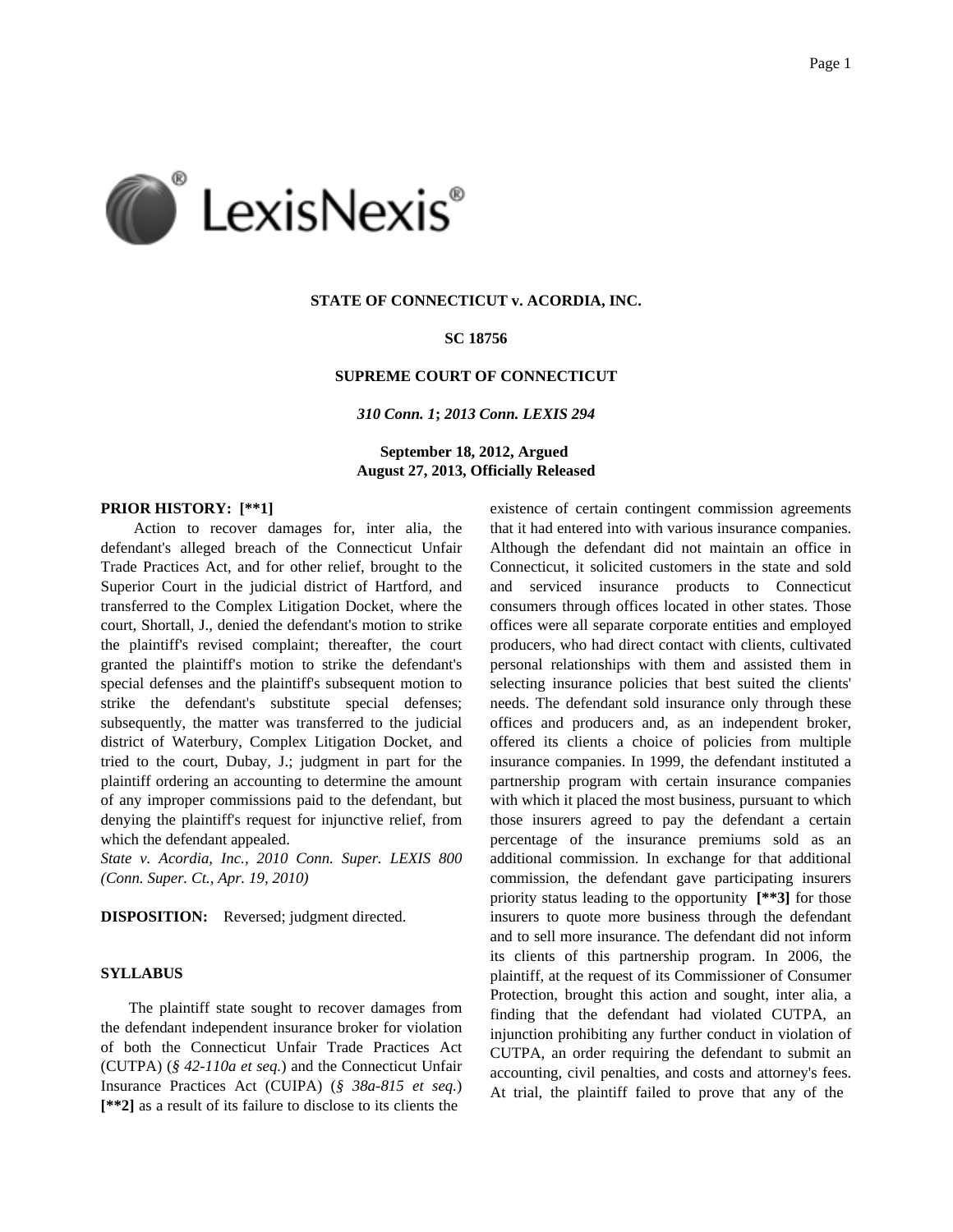producers actually had been informed of the partnership program or that any of the producers did anything other than act in the best interests of their clients. The trial court also found that the plaintiff had failed to prove that any of the defendant's clients suffered any monetary harm from the failure to disclose the participation program, and instead found that the clients had paid the same insurance premiums they would have paid had the program not existed. The trial court concluded, however, that the defendant breached a fiduciary duty owed to their clients and that the breach violated both CUTPA and CUIPA. The fiduciary **[\*\*4]** duty was based on the court's findings that the defendant had held itself out as an independent broker and sought to establish a relationship of trust and confidence with its clients, and that the participation program created a conflict of interest for the defendant between the incentive created by the program to direct clients toward products offered by the participating insurers and the duty the defendant owed to its clients to make recommendations based on the clients' best interests. The court also found that the defendant's failure to disclose that conflict of interest violated a fiduciary duty and that the defendant thereby engaged in conduct prohibited by CUTPA. Accordingly, the trial court rendered judgment in favor of the plaintiff and ordered that the defendant account for any commissions for products purchased by Connecticut consumers that were based on the participation program. The trial court denied the plaintiff's request for injunctive relief. From the trial court's judgment, the plaintiff appealed claiming, inter alia, that the trial court improperly incorporated the concept of fiduciary duty into its analysis of whether the defendant had violated CUIPA, and that **[\*\*5]** the lack of a CUIPA violation was fatal to the plaintiff's CUTPA claim. *Held*:

1. The trial court improperly incorporated the common-law concept of fiduciary duty into its CUIPA analysis by relying on its determination that the defendant had violated the fiduciary duty it owed to its clients to conclude that the defendant had violated CUIPA, this court having determined that the common-law principle of fiduciary duty cannot provide the foundation for a CUIPA violation; the legislative history of CUIPA demonstrated that the legislature intended to occupy the field of defining unfair insurance practices, thereby precluding courts from incorporating common-law principles as a basis for finding an unfair insurance practice, the statutory (*§ 38a-816*) provision of CUIPA specifically enumerates the practices that are defined as

unfair insurance practices, and that statute does not identify breach of fiduciary duty as an unfair insurance practice or otherwise suggest that breach of fiduciary duty can give rise to an unfair insurance practice.

2. The plaintiff could not prevail under CUTPA, this court previously having concluded that if a plaintiff brings a claim pursuant to CUIPA alleging an **[\*\*6]** unfair insurance practice, and further claims that the CUIPA violation constituted a CUTPA violation, the failure of the CUIPA claim is fatal to the CUTPA claim; the legislative determinations as to unfair insurance practices embodied in CUIPA are the exclusive and comprehensive source of public policy with respect to general insurance practices, and, accordingly, a common law breach of fiduciary duty arising in the insurance context that does not violate CUIPA or some other statute regulating the insurance industry cannot provide the basis for a valid CUTPA claim.

**COUNSEL:** Alan L. Kildow, pro hac vice, with whom were Mitchell R. Harris and, on the brief, Sonya R. Braunschweig, pro hac vice, for the appellant (defendant).

Matthew J. Budzik, assistant attorney general, with whom were George W. O'Connell and Kirsten S.P. Rigney, assistant attorneys general, and, on the brief, George Jepsen, attorney general, for the appellee (plaintiff).

**JUDGES:** Rogers, C. J., and Norcott, Palmer, Zarella, Eveleigh, Harper and Vertefeuille, Js.\* VERTEFEUILLE, J. In this opinion the other justices concurred.

> \* The listing of justices reflects their seniority status on this court as of the date of oral argument.

## **OPINION BY:** VERTEFEUILLE

### **OPINION**

**[\*4]** VERTEFEUILLE, **[\*\*7]** J. The plaintiff, the state of Connecticut, brought this action against the defendant, Acordia, Inc., pursuant to *General Statutes § 42-110m*, alleging that the defendant's failure to disclose to its clients certain contingent commission agreements that it had entered into with insurance companies violated the Connecticut Unfair Trade Practices Act (CUTPA); *General Statutes § 42-110a et seq.*; and the Connecticut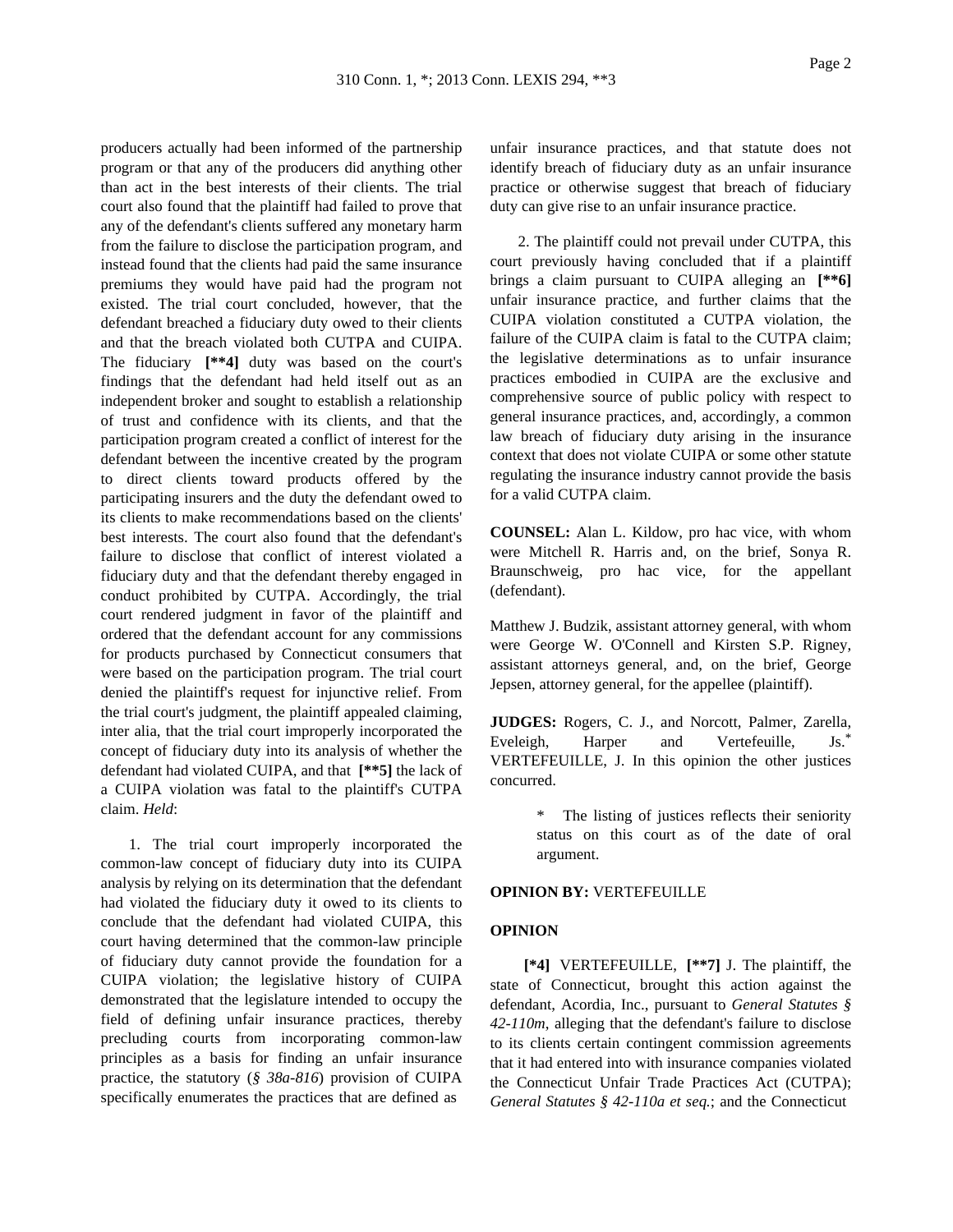Unfair Insurance Practices Act (CUIPA). *General Statutes § 38a-815 et seq.* Following a court trial, the court rendered judgment in favor of the plaintiff, concluding that the defendant's actions violated both CUTPA and CUIPA. The defendant appeals<sup>1</sup> from the judgment of the trial court, claiming that the court improperly relied on its conclusion that the defendant had breached a fiduciary duty owed to its clients to determine that the defendant violated CUIPA. *General Statutes § 38a-816 (1)* and *(2)*. 2 The defendant further contends that if this **[\*5] [\*6] [\*7] [\*8] [\*9] [\*10]** court concludes that the trial court improperly concluded that the defendant violated CUIPA, the CUTPA violation cannot stand. We agree with the defendant that the trial court improperly concluded that the defendant violated CUIPA. We further **[\*\*8]** conclude that, in the absence of a CUIPA violation, the CUTPA claim must fail in the context of the present case. Accordingly, we reverse the judgment of the trial court.<sup>3</sup>

> 1 The defendant appealed from the judgment of the trial court to the Appellate Court and we transferred the appeal to this court pursuant to *General Statutes § 51-199 (c)* and *Practice Book § 65-1*.

> 2 *General Statutes § 38a-816* provides: "The following are defined as unfair methods of competition and unfair and deceptive acts or practices in the business of insurance:

"(1) Misrepresentations and false advertising of insurance policies. Making, issuing or circulating, or causing to be made, issued or circulated, any estimate, illustration, circular or statement, sales presentation, omission or comparison which: (A) Misrepresents the benefits, advantages, conditions or terms of any insurance policy; (B) misrepresents the dividends or share of the surplus to be received, on any insurance policy; (C) makes any false or misleading statements as to the dividends or share of surplus previously paid on any insurance policy; (D) is misleading or is a misrepresentation as to the financial condition of any person, or as to the legal **[\*\*9]** reserve system upon which any life insurer operates; (E) uses any name or title of any insurance policy or class of insurance policies misrepresenting the true nature thereof; (F) is a misrepresentation, including, but not limited to, an intentional misquote of a premium rate, for the

purpose of inducing or tending to induce to the purchase, lapse, forfeiture, exchange, conversion or surrender of any insurance policy; (G) is a misrepresentation for the purpose of effecting a pledge or assignment of or effecting a loan against any insurance policy; or (H) misrepresents any insurance policy as being shares of stock.

"(2) False information and advertising generally. Making, publishing, disseminating, circulating or placing before the public, or causing, directly or indirectly, to be made, published, disseminated, circulated or placed before the public, in a newspaper, magazine or other publication, or in the form of a notice, circular, pamphlet, letter or poster, or over any radio or television station, or in any other way, an advertisement, announcement or statement containing any assertion, representation or statement with respect to the business of insurance or with respect to any person **[\*\*10]** in the conduct of his insurance business, which is untrue, deceptive or misleading.

"(3) Defamation. Making, publishing, disseminating or circulating, directly or indirectly, or aiding, abetting or encouraging the making, publishing, disseminating or circulating of, any oral or written statement or any pamphlet, circular, article or literature which is false or maliciously critical of or derogatory to the financial condition of an insurer, and which is calculated to injure any person engaged in the business of insurance.

"(4) Boycott, coercion and intimidation. Entering into any agreement to commit, or by any concerted action committing, any act of boycott, coercion or intimidation resulting in or tending to result in unreasonable restraint of, or monopoly in, the business of insurance.

"(5) False financial statements. Filing with any supervisory or other public official, or making, publishing, disseminating, circulating or delivering to any person, or placing before the public, or causing, directly or indirectly, to be made, published, disseminated, circulated or delivered to any person, or placed before the public, any false statement of financial condition of an insurer with intent **[\*\*11]** to deceive; or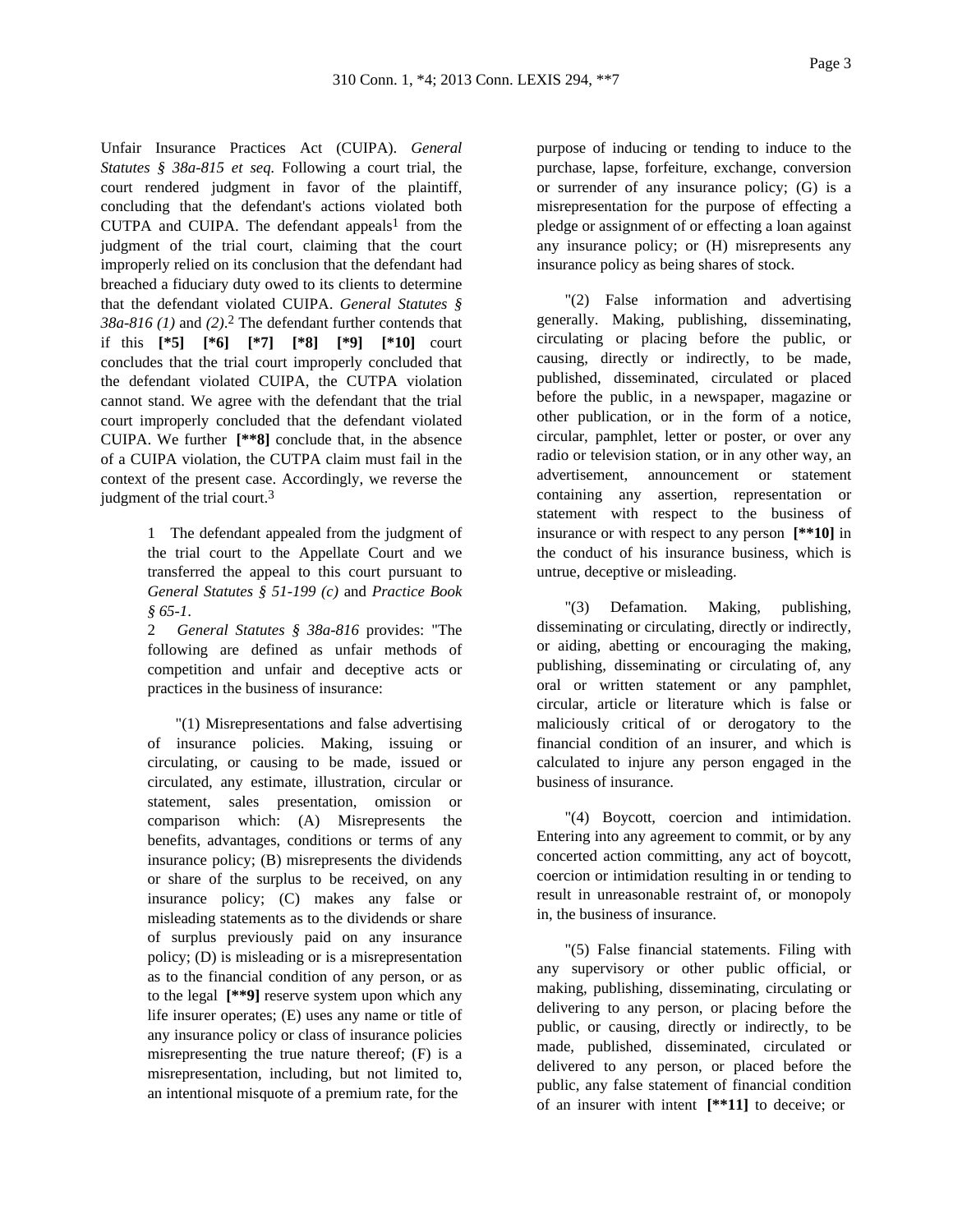making any false entry in any book, report or statement of any insurer with intent to deceive any agent or examiner lawfully appointed to examine into its condition or into any of its affairs, or any public official to whom such insurer is required by law to report, or who has authority by law to examine into its condition or into any of its affairs, or, with like intent, wilfully omitting to make a true entry of any material fact pertaining to the business of such insurer in any book, report or statement of such insurer.

"(6) Unfair claim settlement practices. Committing or performing with such frequency as to indicate a general business practice any of the following: (A) Misrepresenting pertinent facts or insurance policy provisions relating to coverages at issue; (B) failing to acknowledge and act with reasonable promptness upon communications with respect to claims arising under insurance policies; (C) failing to adopt and implement reasonable standards for the prompt investigation of claims arising under insurance policies; (D) refusing to pay claims without conducting a reasonable investigation based upon all available information; (E) failing to affirm or deny **[\*\*12]** coverage of claims within a reasonable time after proof of loss statements have been completed; (F) not attempting in good faith to effectuate prompt, fair and equitable settlements of claims in which liability has become reasonably clear; (G) compelling insureds to institute litigation to recover amounts due under an insurance policy by offering substantially less than the amounts ultimately recovered in actions brought by such insureds; (H) attempting to settle a claim for less than the amount to which a reasonable man would have believed he was entitled by reference to written or printed advertising material accompanying or made part of an application; (I) attempting to settle claims on the basis of an application which was altered without notice to, or knowledge or consent of the insured; (J) making claims payments to insureds or beneficiaries not accompanied by statements setting forth the coverage under which the payments are being made; (K) making known to insureds or claimants a policy of appealing from arbitration awards in favor of insureds or claimants for the purpose of compelling them to

accept settlements or compromises less than the amount awarded in arbitration; (L) **[\*\*13]** delaying the investigation or payment of claims by requiring an insured, claimant, or the physician of either to submit a preliminary claim report and then requiring the subsequent submission of formal proof of loss forms, both of which submissions contain substantially the same information; (M) failing to promptly settle claims, where liability has become reasonably clear, under one portion of the insurance policy coverage in order to influence settlements under other portions of the insurance policy coverage; (N) failing to promptly provide a reasonable explanation of the basis in the insurance policy in relation to the facts or applicable law for denial of a claim or for the offer of a compromise settlement; (O) using as a basis for cash settlement with a first party automobile insurance claimant an amount which is less than the amount which the insurer would pay if repairs were made unless such amount is agreed to by the insured or provided for by the insurance policy.

"(7) Failure to maintain complaint handling procedures. Failure of any person to maintain complete record of all the complaints which it has received since the date of its last examination. This record shall indicate **[\*\*14]** the total number of complaints, their classification by line of insurance, the nature of each complaint, the disposition of these complaints, and the time it took to process each complaint. For purposes of this subsection 'complaint' shall mean any written communication primarily expressing a grievance.

"(8) Misrepresentation in insurance applications. Making false or fraudulent statements or representations on or relative to an application for an insurance policy for the purpose of obtaining a fee, commission, money or other benefit from any insurer, producer or individual.

"(9) Any violation of any one of *sections 38a-358*, *38a-446*, 38a-447, *38a-488*, *38a-825*, *38a-826*, *38a-828* and 38a-829. None of the following practices shall be considered discrimination within the meaning of *section 38a-446* or *38a-488* or a rebate within the meaning of *section 38a-825*: (A) Paying bonuses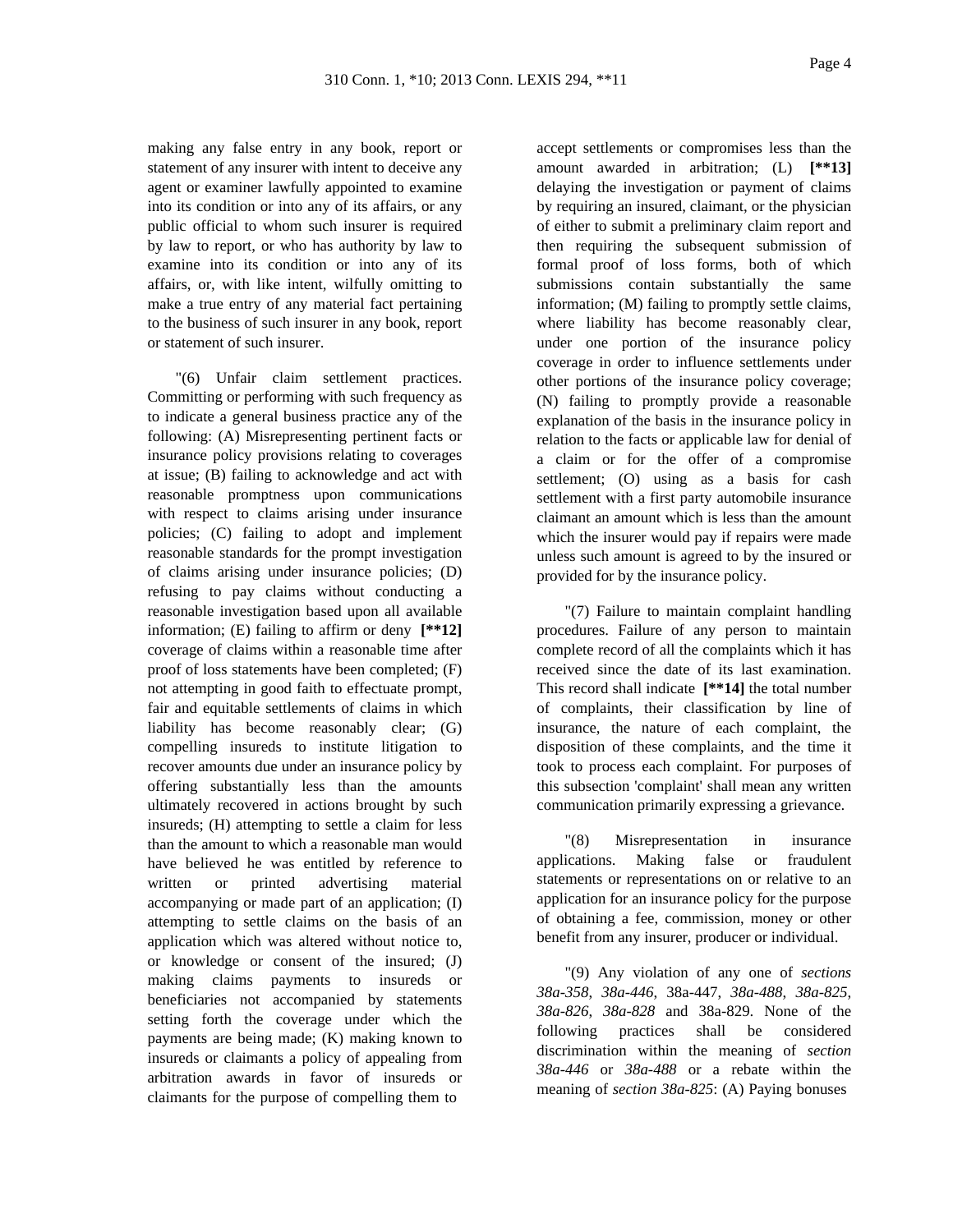to policyholders or otherwise abating their premiums in whole or in part out of surplus accumulated from nonparticipating insurance, provided any such bonuses or abatement of premiums shall be fair and equitable to policyholders and for the best interests of the company and its policyholders; (B) in the case of policies **[\*\*15]** issued on the industrial debit plan, making allowance to policyholders who have continuously for a specified period made premium payments directly to an office of the insurer in an amount which fairly represents the saving in collection expense; (C) readjustment of the rate of premium for a group insurance policy based on loss or expense experience, or both, at the end of the first or any subsequent policy year, which may be made retroactive for such policy year.

"(10) Notwithstanding any provision of any policy of insurance, certificate or service contract, whenever such insurance policy or certificate or service contract provides for reimbursement for any services which may be legally performed by any practitioner of the healing arts licensed to practice in this state, reimbursement under such insurance policy, certificate or service contract shall not be denied because of race, color or creed nor shall any insurer make or permit any unfair discrimination against particular individuals or persons so licensed.

"(11) Favored agent or insurer: Coercion of debtors. (A) No person may (i) require, as a condition precedent to the lending of money or extension of credit, or any renewal thereof, **[\*\*16]** that the person to whom such money or credit is extended or whose obligation the creditor is to acquire or finance, negotiate any policy or contract of insurance through a particular insurer or group of insurers or producer or group of producers; (ii) unreasonably disapprove the insurance policy provided by a borrower for the protection of the property securing the credit or lien; (iii) require directly or indirectly that any borrower, mortgagor, purchaser, insurer or producer pay a separate charge, in connection with the handling of any insurance policy required as security for a loan on real estate or pay a separate charge to substitute the insurance policy

of one insurer for that of another; or (iv) use or disclose information resulting from a requirement that a borrower, mortgagor or purchaser furnish insurance of any kind on real property being conveyed or used as collateral security to a loan, when such information is to the advantage of the mortgagee, vendor or lender, or is to the detriment of the borrower, mortgagor, purchaser, insurer or the producer complying with such a requirement.

"(B) (i) Subparagraph (A)(iii) of this subdivision shall not include the interest which may **[\*\*17]** be charged on premium loans or premium advancements in accordance with the security instrument. (ii) For purposes of subparagraph (A)(ii) of this subdivision, such disapproval shall be deemed unreasonable if it is not based solely on reasonable standards uniformly applied, relating to the extent of coverage required and the financial soundness and the services of an insurer. Such standards shall not discriminate against any particular type of insurer, nor shall such standards call for the disapproval of an insurance policy because such policy contains coverage in addition to that required. (iii) The commissioner may investigate the affairs of any person to whom this subdivision applies to determine whether such person has violated this subdivision. If a violation of this subdivision is found, the person in violation shall be subject to the same procedures and penalties as are applicable to other provisions of *section 38a-815*, subsections (b) and (e) of *section 38a-817* and this section. (iv) For purposes of this section, 'person' includes any individual, corporation, limited liability company, association, partnership or other legal entity.

"(12) Refusing to insure, refusing to continue **[\*\*18]** to insure or limiting the amount, extent or kind of coverage available to an individual or charging an individual a different rate for the same coverage because of physical disability, mental or nervous condition as set forth in section 38a-488a or mental retardation, except where the refusal, limitation or rate differential is based on sound actuarial principles or is related to actual or reasonably anticipated experience.

"(13) Refusing to insure, refusing to continue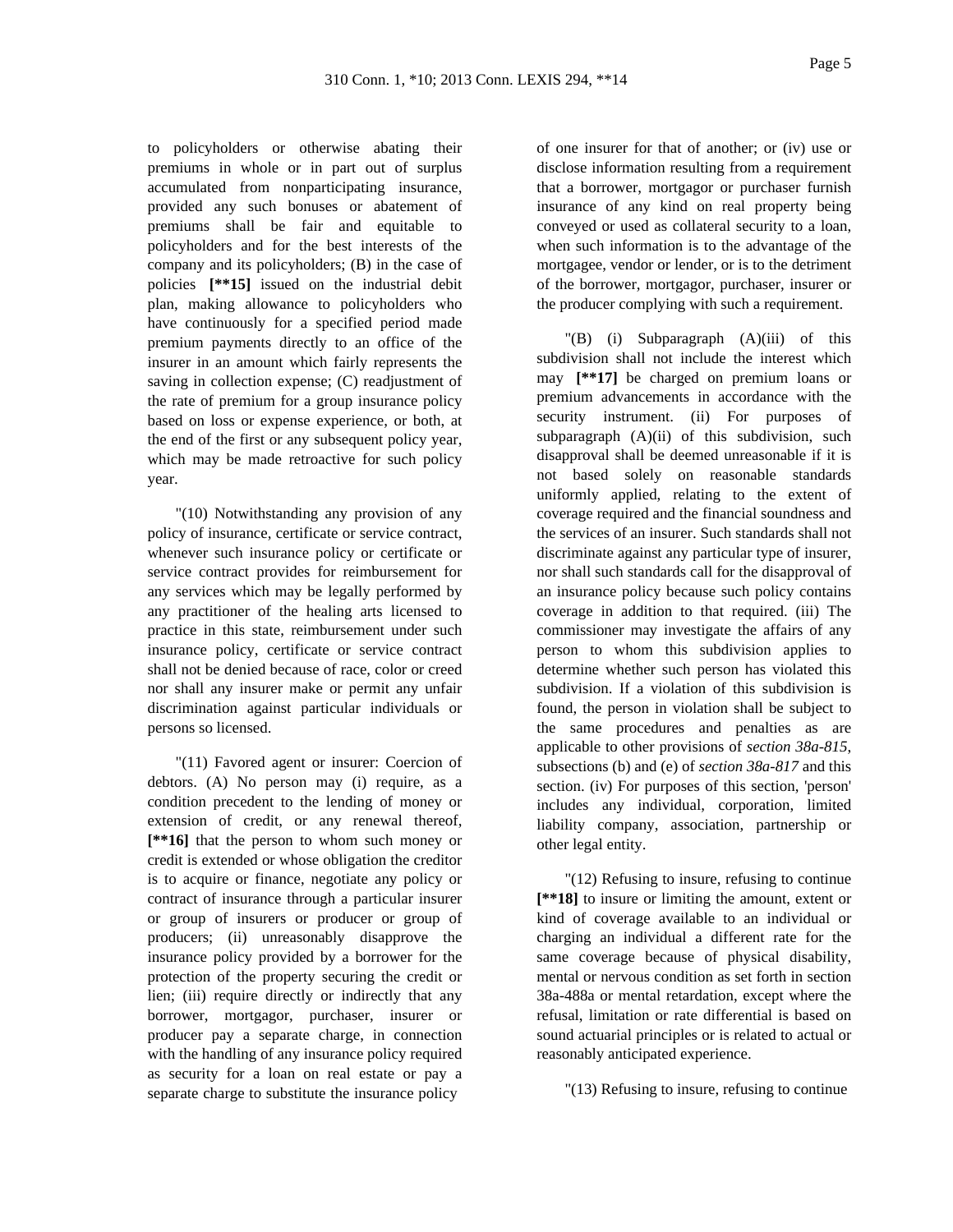to insure or limiting the amount, extent or kind of coverage available to an individual or charging an individual a different rate for the same coverage solely because of blindness or partial blindness. For purposes of this subdivision, 'refusal to insure' includes the denial by an insurer of disability insurance coverage on the grounds that the policy defines 'disability' as being presumed in the event that the insured is blind or partially blind, except that an insurer may exclude from coverage any disability, consisting solely of blindness or partial blindness, when such condition existed at the time the policy was issued. Any individual who is blind or partially blind shall be subject to the same standards of sound **[\*\*19]** actuarial principles or actual or reasonably anticipated experience as are sighted persons with respect to all other conditions, including the underlying cause of the blindness or partial blindness.

"(14) Refusing to insure, refusing to continue to insure or limiting the amount, extent or kind of coverage available to an individual or charging an individual a different rate for the same coverage because of exposure to diethylstilbestrol through the female parent.

"(15) (A) Failure by an insurer, or any other entity responsible for providing payment to a health care provider pursuant to an insurance policy, to pay accident and health claims, including, but not limited to, claims for payment or reimbursement to health care providers, within the time periods set forth in subparagraph (B) of this subdivision, unless the Insurance Commissioner determines that a legitimate dispute exists as to coverage, liability or damages or that the claimant has fraudulently caused or contributed to the loss. Any insurer, or any other entity responsible for providing payment to a health care provider pursuant to an insurance policy, who fails to pay such a claim or request within the time periods set forth **[\*\*20]** in subparagraph (B) of this subdivision shall pay the claimant or health care provider the amount of such claim plus interest at the rate of fifteen per cent per annum, in addition to any other penalties which may be imposed pursuant to sections 38a-11, 38a-25, 38a-41 to 38a-53, inclusive, 38a-57 to 38a-60, inclusive, 38a-62 to 38a-64,

inclusive, 38a-76, 38a-83, 38a-84, 38a-117 to 38a-124, inclusive, 38a-129 to 38a-140, inclusive, 38a-146 to 38a-155, inclusive, 38a-283, 38a-288 to 38a-290, inclusive, 38a-319, 38a-320, 38a-459, 38a-464, 38a-815 to 38a-819, inclusive, 38a-824 to 38a-826, inclusive, and 38a-828 to 38a-830, inclusive. Whenever the interest due a claimant or health care provider pursuant to this section is less than one dollar, the insurer shall deposit such amount in a separate interest-bearing account in which all such amounts shall be deposited. At the end of each calendar year each such insurer shall donate such amount to The University of Connecticut Health Center.

"(B) Each insurer or other entity responsible for providing payment to a health care provider pursuant to an insurance policy subject to this section, shall pay claims not later than:

"(i) For claims filed **[\*\*21]** in paper format, sixty days after receipt by the insurer of the claimant's proof of loss form or the health care provider's request for payment filed in accordance with the insurer's practices or procedures, except that when there is a deficiency in the information needed for processing a claim, as determined in accordance with section 38a-477, the insurer shall (I) send written notice to the claimant or health care provider, as the case may be, of all alleged deficiencies in information needed for processing a claim not later than thirty days after the insurer receives a claim for payment or reimbursement under the contract, and (II) pay claims for payment or reimbursement under the contract not later than thirty days after the insurer receives the information requested; and

"(ii) For claims filed in electronic format, twenty days after receipt by the insurer of the claimant's proof of loss form or the health care provider's request for payment filed in accordance with the insurer's practices or procedures, except that when there is a deficiency in the information needed for processing a claim, as determined in accordance with section 38a-477, the insurer shall (I) notify the claimant **[\*\*22]** or health care provider, as the case may be, of all alleged deficiencies in information needed for processing a claim not later than ten days after the insurer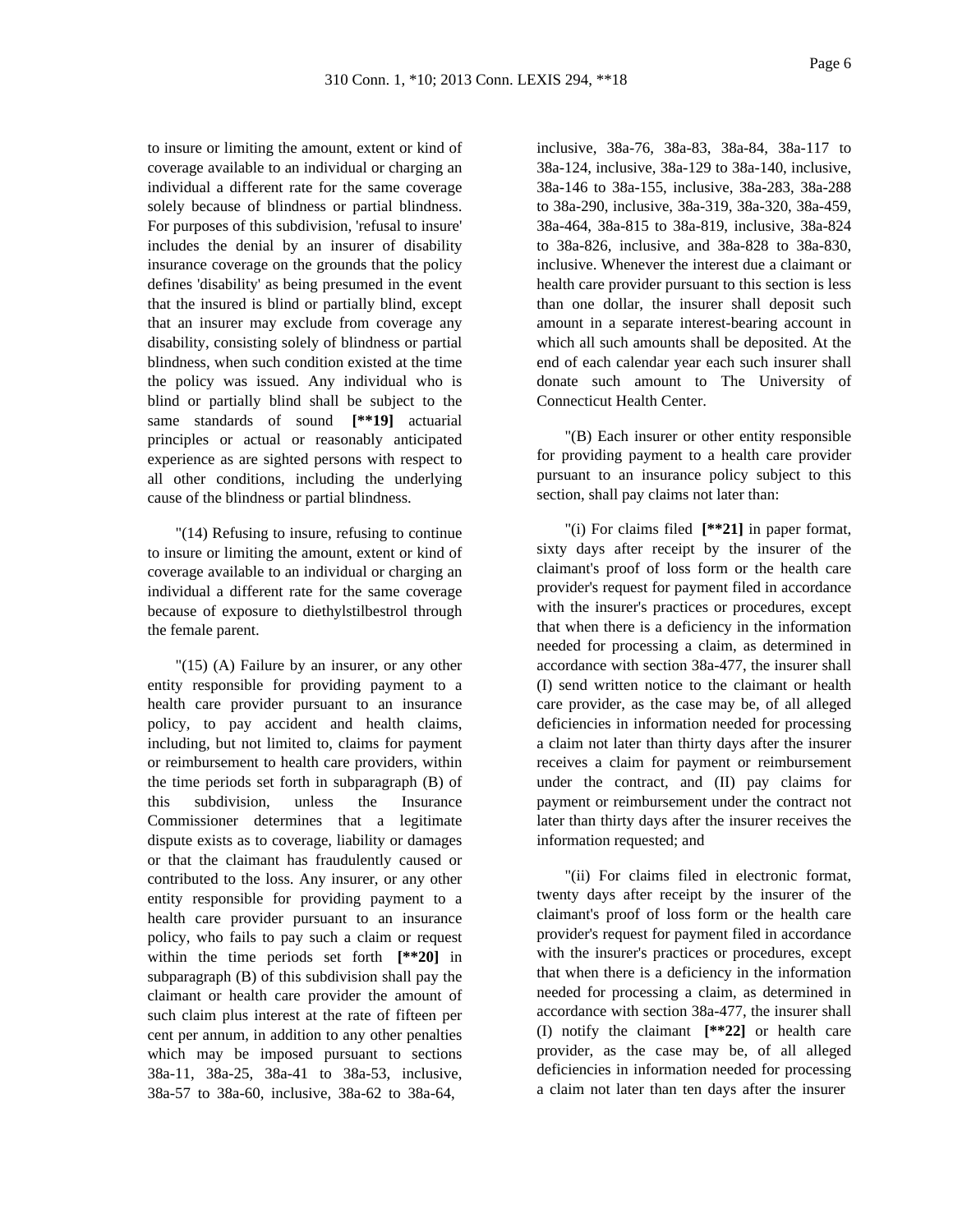receives a claim for payment or reimbursement under the contract, and (II) pay claims for payment or reimbursement under the contract not later than ten days after the insurer receives the information requested.

"(C) As used in this subdivision, 'health care provider' means a person licensed to provide health care services under chapter 368d, chapter 368v, chapters 370 to 373, inclusive, 375 to 383c, inclusive, 384a to 384c, inclusive, or chapter 400j.

"(16) Failure to pay, as part of any claim for a damaged motor vehicle under any automobile insurance policy where the vehicle has been declared to be a constructive total loss, an amount equal to the sum of (A) the settlement amount on such vehicle plus, whenever the insurer takes title to such vehicle, (B) an amount determined by multiplying such settlement amount by a percentage equivalent to the current sales tax rate established in section 12-408. For purposes of this subdivision, 'constructive total loss' means the cost to repair or salvage damaged property, or the cost to **[\*\*23]** both repair and salvage such property, equals or exceeds the total value of the property at the time of the loss.

"(17) Any violation of *section 42-260*, by an extended warranty provider subject to the provisions of said section, including, but not limited to: (A) Failure to include all statements required in subsections (c) and (f) of *section 42-260* in an issued extended warranty; (B) offering an extended warranty without being (i) insured under an adequate extended warranty reimbursement insurance policy or (ii) able to demonstrate that reserves for claims contained in the provider's financial statements are not in excess of one-half the provider's audited net worth; (C) failure to submit a copy of an issued extended warranty form or a copy of such provider's extended warranty reimbursement policy form to the Insurance Commissioner.

"(18) With respect to an insurance company, hospital service corporation, health care center or fraternal benefit society providing individual or group health insurance coverage of the types specified in subdivisions  $(1)$ ,  $(2)$ ,  $(4)$ ,  $(6)$ ,  $(10)$ , (11) and (12) of section 38a-469, refusing to

insure, refusing to continue to insure or limiting the amount, extent **[\*\*24]** or kind of coverage available to an individual or charging an individual a different rate for the same coverage because such individual has been a victim of family violence.

"(19) With respect to an insurance company, hospital service corporation, health care center or fraternal benefit society providing individual or group health insurance coverage of the types specified in subdivisions  $(1)$ ,  $(2)$ ,  $(3)$ ,  $(4)$ ,  $(6)$ ,  $(9)$ , (10), (11) and (12) of section 38a-469, refusing to insure, refusing to continue to insure or limiting the amount, extent or kind of coverage available to an individual or charging an individual a different rate for the same coverage because of genetic information. Genetic information indicating a predisposition to a disease or condition shall not be deemed a preexisting condition in the absence of a diagnosis of such disease or condition that is based on other medical information. An insurance company, hospital service corporation, health care center or fraternal benefit society providing individual health coverage of the types specified in subdivisions (1), (2), (3), (4), (6), (9), (10), (11) and (12) of section 38a-469, shall not be prohibited from refusing to insure **[\*\*25]** or applying a preexisting condition limitation, to the extent permitted by law, to an individual who has been diagnosed with a disease or condition based on medical information other than genetic information and has exhibited symptoms of such disease or condition. For the purposes of this subsection, 'genetic information' means the information about genes, gene products or inherited characteristics that may derive from an individual or family member.

"(20) Any violation of sections 38a-465 to 38a-465q, inclusive.

"(21) With respect to a managed care organization, as defined in *section 38a-478*, failing to establish a confidentiality procedure for medical record information, as required by section 38a-999.

"(22) Any violation of sections 38a-591d to 38a-591f, inclusive."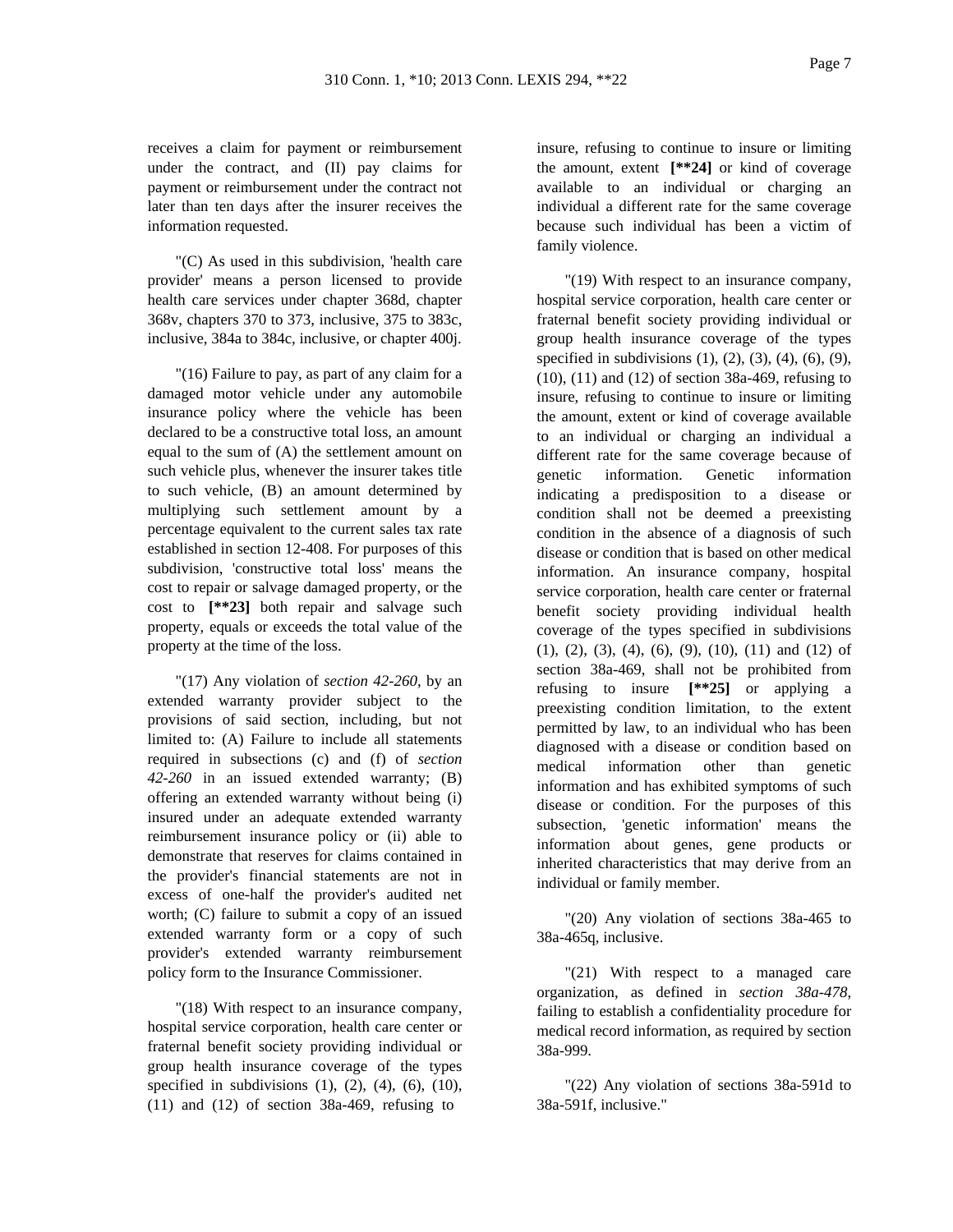Although the defendant's alleged violations occurred during 1999 through 2002, for purposes of convenience and clarity, we refer herein to the current revision of *§ 38a-816*. Many of the changes that occurred both during the relevant three year period and subsequent thereto are technical in nature, and none of the changes affect the present appeal.

3 Because we conclude that the trial court improperly determined that the state **[\*\*26]** had proven a CUIPA violation and that under the facts of the present case, the CUTPA claim must fail due to the failure of the CUIPA claim, it is unnecessary for us to address the defendant's remaining claims on appeal. Specifically, the defendant claims that the trial court's factual findings were inconsistent with its conclusion that the defendant's actions were deceptive or misleading in violation of CUIPA. The defendant also claims that the trial court improperly: (1) concluded that the defendant had a fiduciary duty to disclose the contingent commissions to clients despite the lack of a statutory requirement that producers disclose insurer provided commissions, the absence of a custom or practice of such disclosure in the insurance industry during the relevant time period or even today, and the dictates of corporate law that parent corporations and their subsidiaries must be treated as separate and distinct legal persons; (2) concluded that the program created a conflict of interest, despite its factual findings that producers acted in the clients' best interests and that the clients sustained no damage; and (3) ordered class based relief in the form of an accounting for each **[\*\*27]** and every one of the defendant's Connecticut clients, where the defendant argues that the state did not bring this action as a class action and damages are barred by the "filed rate doctrine."

**[\*11]** The trial court found the following pertinent facts. During the relevant time period between 1999 and 2002, the defendant, an independent insurance broker headquartered in Chicago, Illinois, offered its clients insurance products from multiple insurance companies. The defendant operated a decentralized organization with 75 to 100 local offices throughout the United States. The local offices, each of which was a separate corporate entity, employed approximately 1000 producers. Producers are the individuals in the industry who have

direct contact with clients, cultivate personal relationships with them and assist them in selecting insurance policies that best meet the clients' needs. The defendant sold insurance only through these local offices and producers. Although the defendant did not maintain a local office in Connecticut, it solicited customers in Connecticut and sold and serviced insurance products to Connecticut consumers through its offices in New Jersey, New York and Massachusetts, among **[\*\*28]** other states.

Insurance companies sell their products in one of two ways, either directly or through an agent or broker. Brokers may be either "captive" or "independent." A captive broker offers products only from a particular insurance company. By contrast, an independent broker, such as the defendant, offers its clients a choice of policies from multiple insurance companies. Independent brokers are compensated for their services either by a fee charged directly to the consumer or by a commission, the cost of which is included in the premium.

**[\*12]** In 1999, the defendant proposed a three year program to the twenty insurance companies with which it placed the most business; the program was called the "millennium partnership program" (program). Insurers who chose to participate in the program (participating insurers) agreed to pay on a quarterly basis 1 percent of the total value of the premiums that the defendant placed with that company, in addition to any commission already paid to the defendant. In exchange for this payment, Charles Ruoff, the defendant's chief marketing officer, represented to prospective participants that participating insurers would be given "priority status" and would **[\*\*29]** "have the opportunity under the [program] to quote more business through [the defendant] to [the defendant's] clients and sell more insurance." Ruoff also told prospective participants that producers at the local offices would be informed of their priority status. Five insurers agreed to participate in the program: The Travelers Indemnity Company, The Hartford Fire Insurance Company, Chubb Group of Insurance Companies, Atlantic Mutual Insurance Company and Royal & Sun Alliance Insurance Company. Subsequently, Kevin Conboy, the defendant's east regional director, instructed executive management that the participating insurers "should be given preferential consideration on new and renewal placements."

The defendant's clients were never informed of the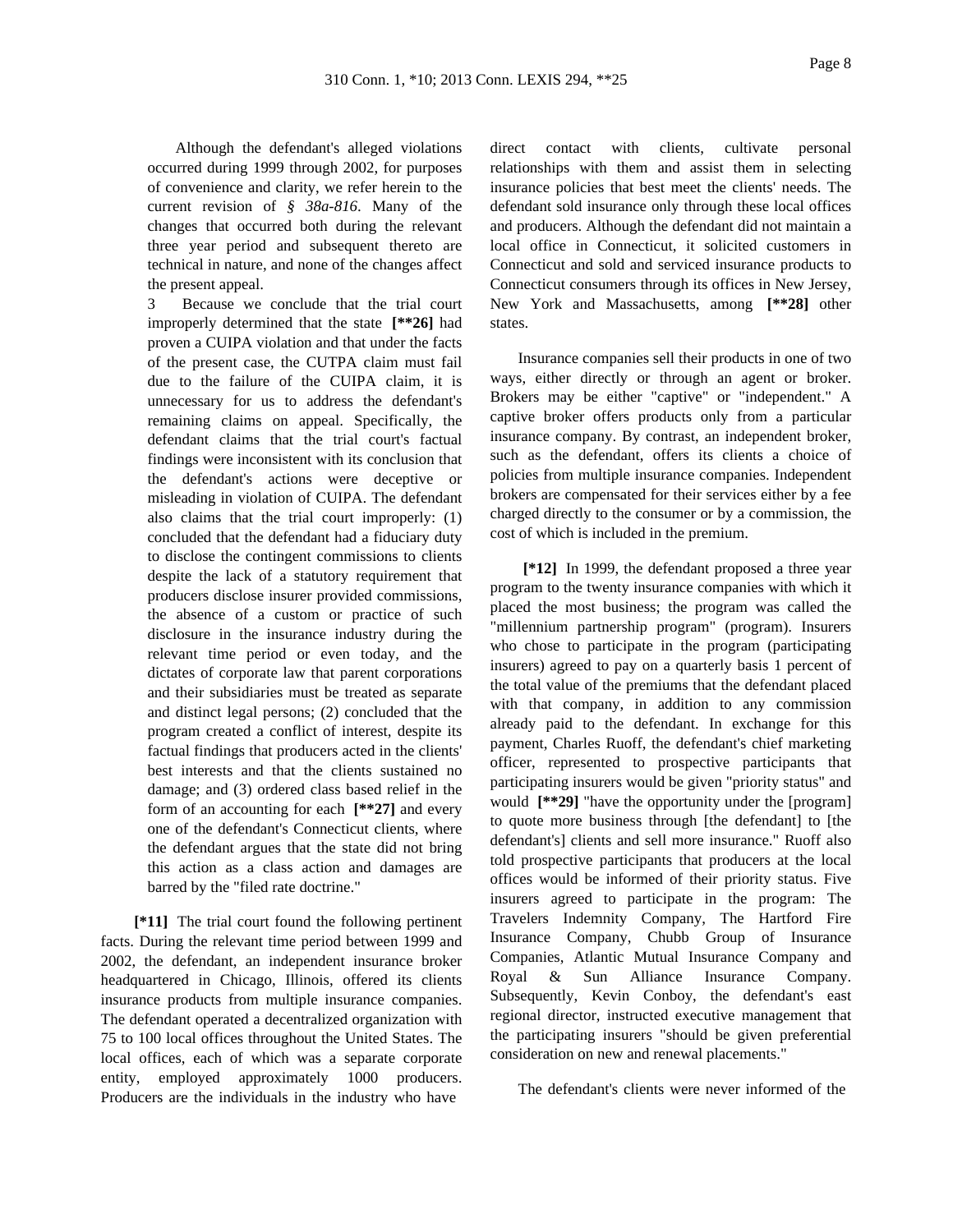existence of the program. Four Connecticut consumers who were clients of the defendant testified at trial that they had never heard of the program. They also testified that they relied on their broker--in each instance a producer employed by one of the defendant's subsidiaries--to provide them with independent and unbiased advice regarding the purchase of insurance coverage.

Despite Ruoff's assurances to the participating insurers, the plaintiff **[\*\*30]** failed to prove at trial that producers in fact had been informed of the program. Of the four **[\*13]** producers who testified at trial, three had never heard of the program or of the contingent commissions, and the fourth testified only that he "may have heard about it." Additionally, the plaintiff failed to prove that any of the producers steered their clients toward participating insurers or did anything other than act in the clients' best interests in assisting them to obtain insurance. Moreover, the court found that the plaintiff failed to prove that any clients suffered any individual monetary harm from the failure to disclose the program, and, instead found that clients paid the same insurance premiums that they would have paid if the program had not existed.4

> 4 The plaintiff claims in this court that because it brought this action pursuant to *§ 42-110m*, it was not required to prove harm. The defendant had raised this issue in the trial court by filing a motion to strike the complaint on the basis that the plaintiff had failed to allege that the defendant's conduct caused injury to consumers. The trial court, *Shortall, J*., denied the motion to strike, observing that the state brought this **[\*\*31]** action under *§ 42-110m (a)*, which does not require proof of ascertainable loss.

> It is not necessary for us to address the plaintiff's claim. The defendant does not challenge the trial court's denial of its motion to strike on this basis. Moreover, although the trial court, *Dubay, J*., ultimately found that the plaintiff had failed to prove that individual consumers were harmed by the defendant's conduct, that finding does not appear to have played a part in its analysis of the plaintiff's claims, as the court rendered judgment in favor of the plaintiff notwithstanding that finding. Finally, our conclusion that the defendant did not violate

either CUIPA or CUTPA renders moot the question of whether the plaintiff was required to prove harm.

In 2006, at the request of the Commissioner of Consumer Protection for the state of Connecticut, pursuant to  $\frac{2}{3}$  42-110m (a),<sup>5</sup> the plaintiff brought this **[\*14]** action.6 After trial, the court, having concluded that the defendant had breached a fiduciary duty owed to its clients and that this breach violated both CUTPA and CUIPA, rendered judgment in favor of the plaintiff and ordered only that the defendant "account for nondisclosed [program] based commissions **[\*\*32]** for products purchased by consumers in the state of Connecticut." The court denied the plaintiff's request for injunctive relief. See footnote 6 of this opinion. The court subsequently denied the plaintiff's motion seeking an articulation of the scope of the ordered accounting. This appeal followed.

> 5 *General Statutes § 42-110m (a)* provides in relevant part: "Whenever the [C]ommissioner [of Consumer Protection] has reason to believe that any person has been engaged or is engaged in an alleged violation of any provision of this chapter said commissioner may . . . request the Attorney General to apply in the name of the state of Connecticut to the Superior Court for an order temporarily or permanently restraining and enjoining the continuance of such act or acts or for an order directing restitution and the appointment of a receiver in appropriate instances or both. Proof of public interest or public injury shall not be required in any action brought pursuant to . . . this section. The court may award the relief applied for or so much as it may deem proper including reasonable attorney's fees, accounting and such other relief as may be granted in equity. . . ."

> 6 The plaintiff's single count **[\*\*33]** revised complaint alleged that the defendant's actions violated both CUTPA and CUIPA. The plaintiff's prayer for relief sought a finding that the defendant had violated CUTPA, injunctive relief enjoining the defendant from engaging in any further such conduct in violation of CUTPA, an order requiring the defendant to submit to an accounting, civil penalties, an order directing the defendant to pay restitution, an order directing the defendant to disclose all revenues, profits and gains achieved in whole or in part through the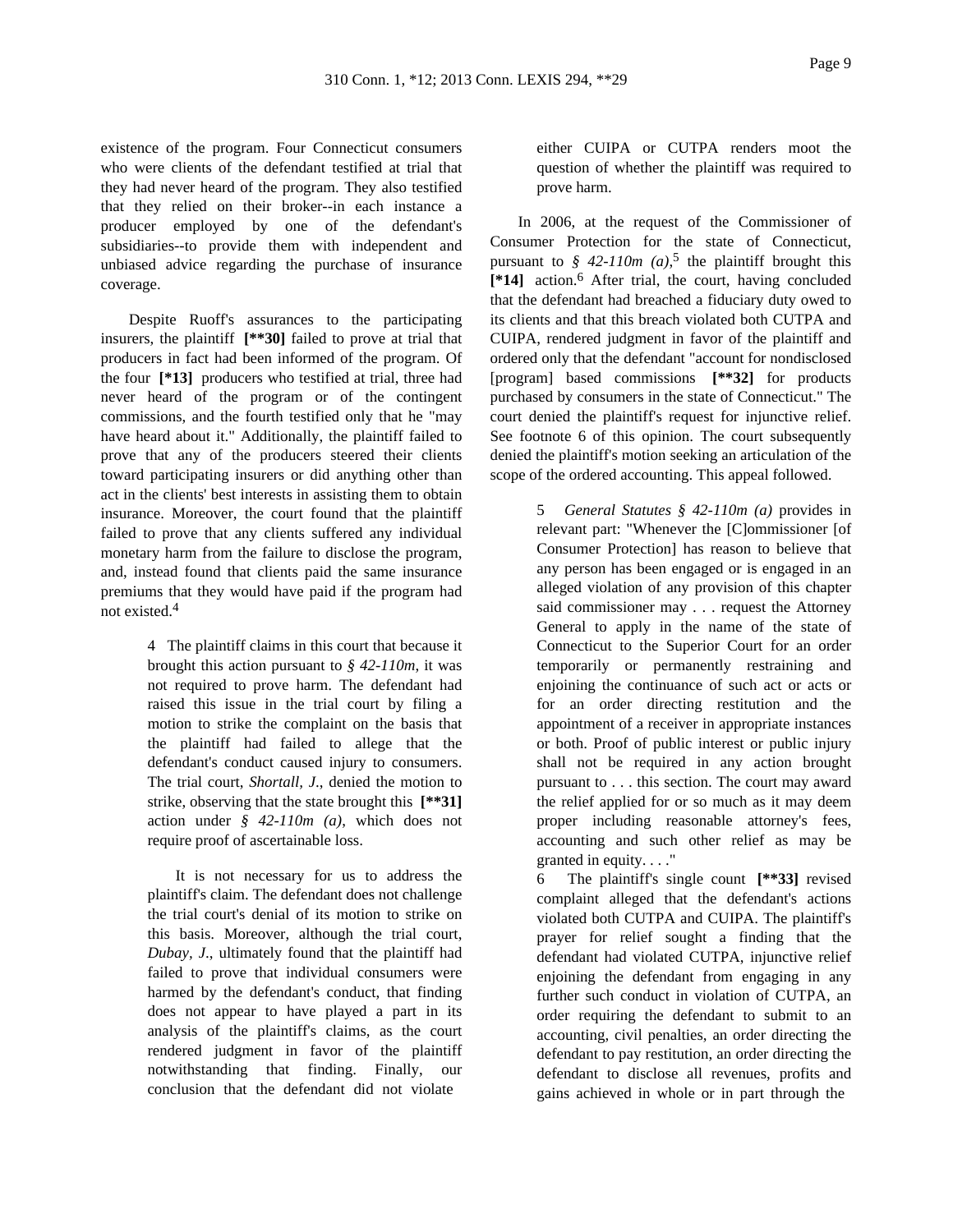defendant's unfair practices, and costs and attorney's fees.

The defendant claims that the trial court improperly incorporated the concept of fiduciary duty into its analysis of whether the defendant had violated CUIPA and rested its conclusion that the defendant had violated CUIPA solely on its finding of a violation of fiduciary duty. Furthermore, the defendant argues, the lack of a CUIPA violation is fatal to the plaintiff's CUTPA claim. The plaintiff responds that the court did not predicate its conclusion that the defendant violated CUIPA on any fiduciary duty owed by the defendant to its clients. Rather, the plaintiff contends, the defendant mischaracterizes **[\*\*34]** the rationale of the trial court in so arguing. Additionally, the plaintiff claims that its CUTPA claim does not stand or fall with the CUIPA violation because a CUIPA violation is not a necessary predicate to the conclusion that an insurer violated CUTPA. We agree with the defendant that the court improperly relied on **[\*15]** the concept of fiduciary duty in concluding that the defendant violated CUIPA. We further conclude that, in the absence of a valid CUIPA claim in the present case, the plaintiff's CUTPA claim must fail.

### I

The defendant challenges the trial court's conclusion that it violated CUIPA on the basis that in doing so, the court improperly determined that breach of a fiduciary duty constitutes a violation of CUIPA. The plaintiff asserts that the defendant mischaracterizes the rationale of the trial court, which the plaintiff reads as identifying and ruling on two independent claims: a claim that the defendant violated CUTPA by breaching its fiduciary duty to disclose a conflict of interest to its clients, and a claim that the defendant violated CUIPA by engaging in conduct that was misleading or deceptive. Although the trial court's memorandum of decision is not entirely clear **[\*\*35]** as to the basis for its conclusion that the defendant violated CUIPA, we believe that the defendant's reading of the decision is more accurate. We therefore agree that the court improperly predicated its conclusion that the defendant violated CUIPA on the court's determination that the defendant had breached a fiduciary duty owed to its clients.

This issue presents a question of law, over which our review is plenary. See *Fisher v. Big Y Foods, Inc., 298 Conn. 414, 423-24, 3 A.3d 919 (2010)* ("[T]he scope of

our appellate review depends [on] the proper characterization of the rulings made by the trial court. To the extent that the trial court has made findings of fact, our review is limited to deciding whether such findings were clearly erroneous. When, however, the trial court draws conclusions of law, our review is plenary and we must decide whether its conclusions are legally and logically correct and find support in the facts that **[\*16]** appear in the record." [Internal quotation marks omitted.]).

In order to resolve the dispute between the parties as to the proper understanding of the rationale of the trial court as it pertains to the court's conclusion that the defendant violated CUIPA, **[\*\*36]** we examine in detail the court's discussion of fiduciary duty. The court introduced the principle of fiduciary duty in the course of its consideration of the plaintiff's CUTPA claim, and began that analysis by observing that "a violation of CUTPA may be established by showing . . . a practice amounting to a violation of public policy." (Citation omitted; internal quotation marks omitted.) *Daddona v. Liberty Mobile Home Sales, Inc., 209 Conn. 243, 254, 550 A.2d 1061 (1988)*. To make the required showing, the court noted, a litigant must show that the challenged practice "without necessarily having been previously considered unlawful, offends public policy as it has been established by statutes, the common law, or otherwise . . . ." (Internal quotation marks omitted.) *Cheshire Mortgage Service, Inc. v. Montes, 223 Conn. 80, 105-106, 612 A.2d 1130 (1992)*. The court then turned to the common law for the source of the public policy violation, setting forth principles of agency and fiduciary duty. The court concluded that the defendant owed a fiduciary duty to its clients, based on its findings that the defendant had held itself out to clients as independent, sought to establish a relationship **[\*\*37]** of trust and confidence with clients, and encouraged clients to expect that the defendant would act in their best interests. The court next concluded that the defendant breached that fiduciary duty by failing to disclose the existence of the program to its clients. The court reasoned that the program created a conflict of interest for the defendant between the incentive created by the program to direct clients toward products offered by the participating insurers and the duty that the defendant **[\*17]** owed to the clients to make recommendations solely based on the clients' best interests, consistent with the relationships of trust and confidence established between producers and clients. In light of the existence of a fiduciary duty, the court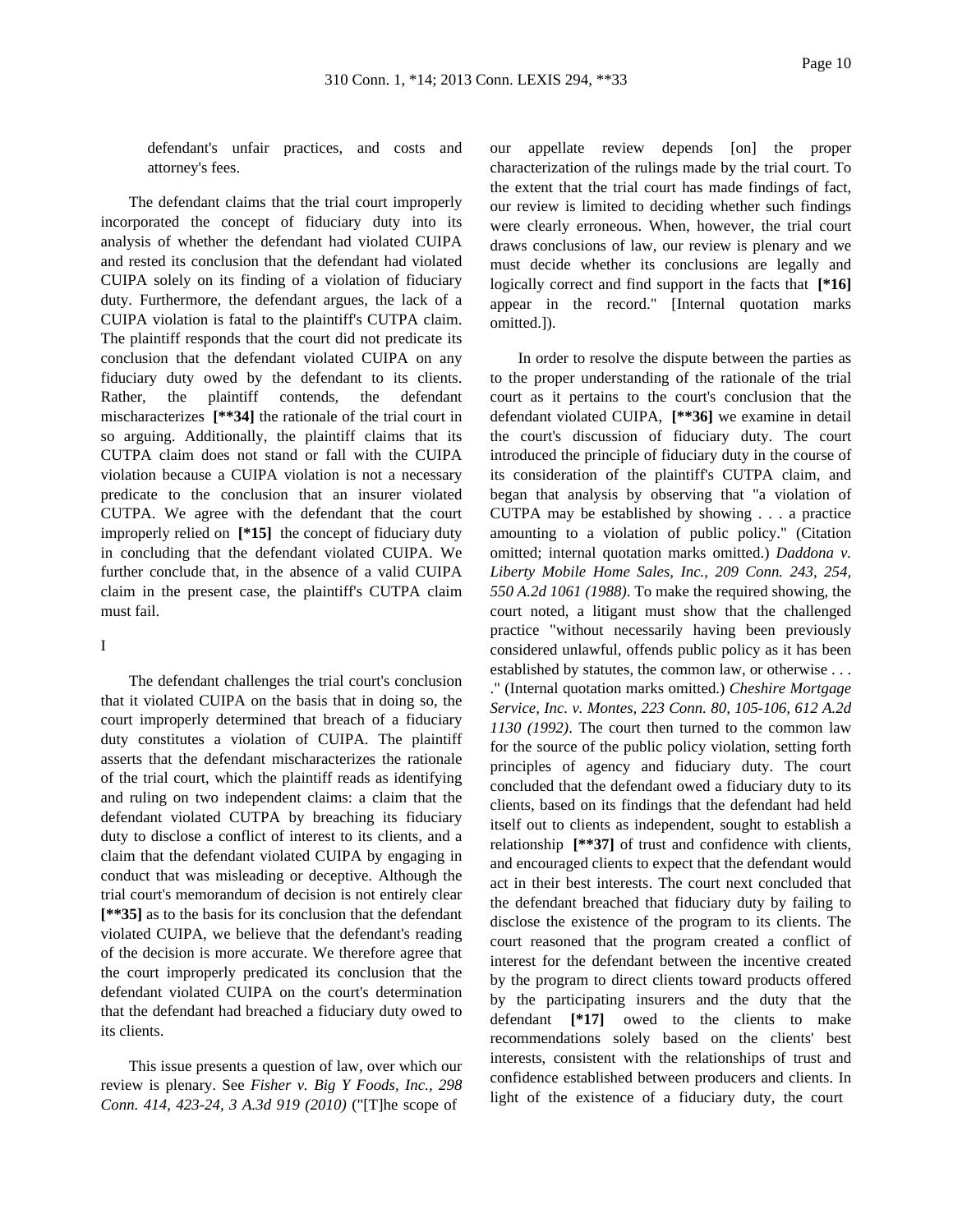concluded that the failure to disclose the conflict of interest amounted to a betrayal of the trust and confidence that the clients placed in the defendant. Accordingly, the court concluded that the defendant's failure to disclose that conflict of interest "violated Connecticut's public policy of respecting fiduciary obligations as that policy existed in 1999-2002" and that by doing so the defendant had "engaged in conduct prohibited under CUTPA."

The **[\*\*38]** trial court next considered the defendant's claim that even if the court concluded that the defendant's conduct constituted a breach of fiduciary duty in violation of public policy, the plaintiff could not prevail in its CUTPA claim, because it had failed to prove that the defendant's conduct violated CUIPA. The court explained its interpretation of this court's holding in *Mead v. Burns, 199 Conn. 651, 509 A.2d 11 (1986)*, namely, that when a party seeks to hold a defendant in the insurance industry liable under CUTPA, that party bears the burden "to prove that the CUTPA claim is also a CUIPA violation." Having concluded that the plaintiff had established its CUTPA claim--that the defendant's conduct violated CUTPA because it violated the state's public policy requiring adherence to fiduciary duty--the court turned to the question of whether that violation also violated CUIPA. The court then stated in a conclusory manner that the defendant's "nondisclosure of the existence of the [program] to its customers was 'deceptive or misleading' as those terms are used in CUIPA." The *only* analysis supporting that conclusion is the court's discussion of the defendant's alleged breach of fiduciary **[\*\*39]** duty and its statement that the plaintiff bore the burden to prove that the CUTPA **[\*18]** violation--a violation of the public policy requiring adherence to fiduciary duty--was also a CUIPA violation. Our reading of the trial court's decision, therefore, is that the court predicated its conclusion that the defendant violated CUIPA on its determination that the defendant breached a fiduciary duty owed to its clients.

We now turn to the defendant's substantive claim, that is, whether the trial court properly relied on the common-law principle of fiduciary duty to conclude that the defendant's actions violated CUIPA. Put another way, we must examine whether the court properly looked beyond the confines of CUIPA itself and relied on the common law to conclude that the defendant's actions constituted an unfair insurance practice. To the extent that this question requires us to consider whether the

legislature intended CUIPA to serve as the comprehensive and exclusive means of identifying unfair insurance practices, it involves a question of statutory interpretation. "The process of statutory interpretation involves the determination of the meaning of the statutory language as applied to the facts **[\*\*40]** of the case, including the question of whether the language does so apply. . . . When construing a statute, [o]ur fundamental objective is to ascertain and give effect to the apparent intent of the legislature. . . . [*General Statutes] § 1-2z* directs us first to consider the text of the statute itself and its relationship to other statutes. If, after examining such text and considering such relationship, the meaning of such text is plain and unambiguous and does not yield absurd or unworkable results, extratextual evidence of the meaning of the statute shall not be considered. . . . When a statute is not plain and unambiguous, we also look for interpretive guidance to the legislative history and circumstances surrounding its enactment, to the legislative policy it was designed to implement, and to its relationship to existing legislation and common law principles governing the same general **[\*19]** subject matter . . . . A statute is ambiguous if, when read in context, it is susceptible to more than one reasonable interpretation." (Internal quotation marks omitted.) *Hartford/Windsor Healthcare Properties, LLC v. Hartford, 298 Conn. 191, 197-98, 3 A.3d 56 (2010)*.

We begin with the language of **[\*\*41]** *CUIPA. Section 38a-815* provides in relevant part: "No person shall engage in this state in any trade practice which is defined in *section 38a-816* as, or determined pursuant to *sections 38a-817* and *38a-818* to be, an unfair method of competition or an unfair or deceptive act or practice in the business of insurance . . . . The [Insurance] [C]ommissioner shall have power to examine the affairs of every person engaged in the business of insurance in this state in order to determine whether such person has been or is engaged in any unfair method of competition or in any unfair or deceptive act or practice prohibited by *sections 38a-815 to 38a-819*, inclusive. . . ." *Section 38a-815* thus identifies two different ways in which a practice may be determined to be an unfair insurance practice in violation of CUIPA: the practice may fall under one of the defined unfair insurance practices in *§ 38a-816*, or the Insurance Commissioner (commissioner) may determine, pursuant to *General Statutes §§ 38a-817* and *38a-818*, that the practice constitutes "an unfair method of competition or an unfair or deceptive act or practice in the business of insurance . . . ." *General*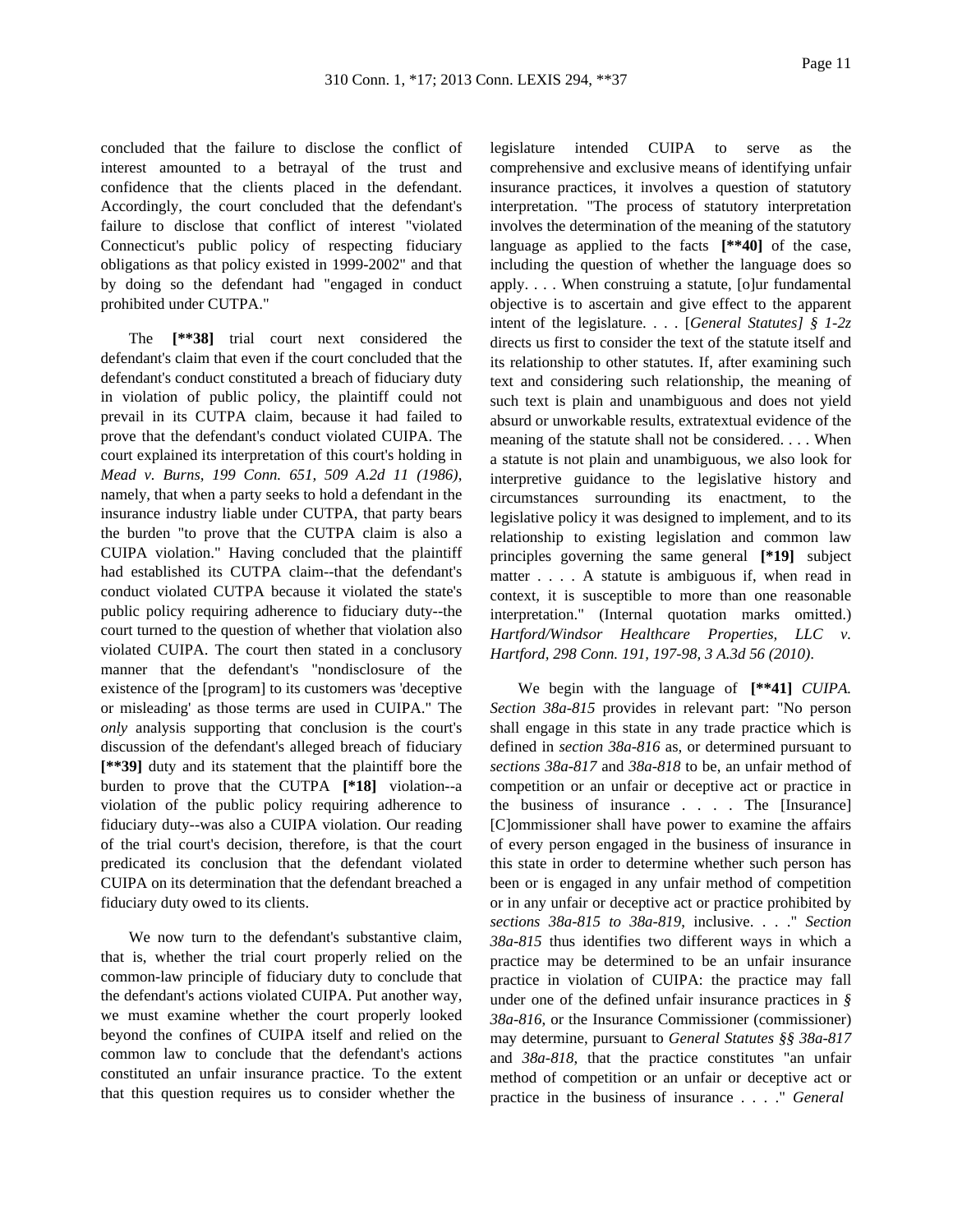*Statutes § 38a-815*.

The next provision **[\*\*42]** of the statutory scheme identifies certain practices that "are defined as unfair methods of competition and unfair and deceptive acts or practices in the business of insurance . . . ." *General Statutes § 38a-816*; see footnote 2 of this opinion. The twenty-two subdivisions now codified in *§ 38a-816* list a broad array of different practices. To illustrate the breadth of that list, we observe in brief summary that those practices include misrepresentations and false **[\*20]** advertising of insurance policies; false advertising generally; defamation; boycotts; coercion and intimidation; false financial statements; unfair claim settlement practices; failure to maintain complaint handling procedures; misrepresentation in insurance applications; any violation of *General Statutes §§ 38a-358*, *38a-446*, *38a-447*, *38a-488*, *38a-825*, *38a-826*, *38a-828*, *38a-829*, *38a-465 to 38a-465q*, *38a-478* or *42-260*; denial of reimbursement on the basis of race, color or creed, or unfair discrimination against licensed practitioners of the healing arts; coercion of debtors; discrimination in provision of insurance on the basis of physical disability, mental retardation, blindness, exposure to diethylstilbestrol, genetic information, **[\*\*43]** or being a victim of family violence; failure to pay a health care provider within defined time periods; when a motor vehicle has been declared to be a total constructive loss, failure to pay one of certain defined amounts under an automobile insurance policy; and, with respect to a managed care organization, failure to establish a confidential procedure for medical record information.

It is important to observe that, in addition to setting forth a broad array of practices, *§ 38a-816* defines each listed practice in specific detail. For example, *§ 38a-816 (1)*, which addresses misrepresentations and false advertising of insurance policies, includes "[m]aking, issuing or circulating, or causing to be made, issued or circulated, any estimate, illustration, circular or statement, sales presentation, omission or comparison which: (A) [m]isrepresents the benefits, advantages, conditions or terms of any insurance policy; (B) misrepresents the dividends or share of the surplus to be received, on any insurance policy; (C) makes any false or misleading statements as to the dividends or share of surplus previously paid on any insurance policy; (D) is misleading or is a misrepresentation as to the **[\*\*44]** financial condition of any person, or as to the legal

reserve **[\*21]** system upon which any life insurer operates; (E) uses any name or title of any insurance policy or class of insurance policies misrepresenting the true nature thereof; (F) is a misrepresentation, including, but not limited to, an intentional misquote of a premium rate, for the purpose of inducing or tending to induce to the purchase, lapse, forfeiture, exchange, conversion or surrender of any insurance policy; (G) is a misrepresentation for the purpose of effecting a pledge or assignment of or effecting a loan against any insurance policy; or (H) misrepresents any insurance policy as being shares of stock." This subdivision thus carefully delineates the specific means of dissemination that come within the definition of "[m]isrepresentations and false advertising" and specifies the types of representations that can qualify as misleading under the statute, providing a very detailed description of which types of practices the legislature intended to include under the category of "[m]isrepresentations and false advertising of insurance policies." *General Statutes § 38a-816 (1)*.

The itemization of different types of unfair insurance **[\*\*45]** practices in *§ 38a-816* is significant. We have stated that "[u]nless there is evidence to the contrary, statutory itemization indicates that the legislature intended the list to be exclusive." (Internal quotation marks omitted.) *Bridgeport Hospital v. Commission on Human Rights & Opportunities, 232 Conn. 91, 101, 653 A.2d 782 (1995)*. In addition, *§ 38a-816* is not merely a list, it expressly identifies itself as a *definitional* statute. The introductory sentence of that statute provides that "[t]he following are defined" as unfair insurance practices. *General Statutes § 38a-816*. By framing the list as a definitional one, the legislature already constrained the discretion of courts to look to other sources in finding a particular insurance practice to be "unfair" in violation of CUIPA. "When legislation contains a specific definition, the courts are bound to accept that **[\*22]** definition." *International Business Machines Corp. v. Brown, 167 Conn. 123, 134, 355 A.2d 236 (1974)*. This stands in sharp contrast to a list that recites that the category "includes" the following, thereby suggesting that items not listed might also come within the category.

*Section 38a-816* does not, however, expressly **[\*\*46]** provide that the list is intended to be exclusive, and, as we already have observed, *§ 38a-815* provides that the commissioner may determine, pursuant to *§§ 38a-817* and *38a-818*, that a particular practice constitutes an unfair insurance practice in violation of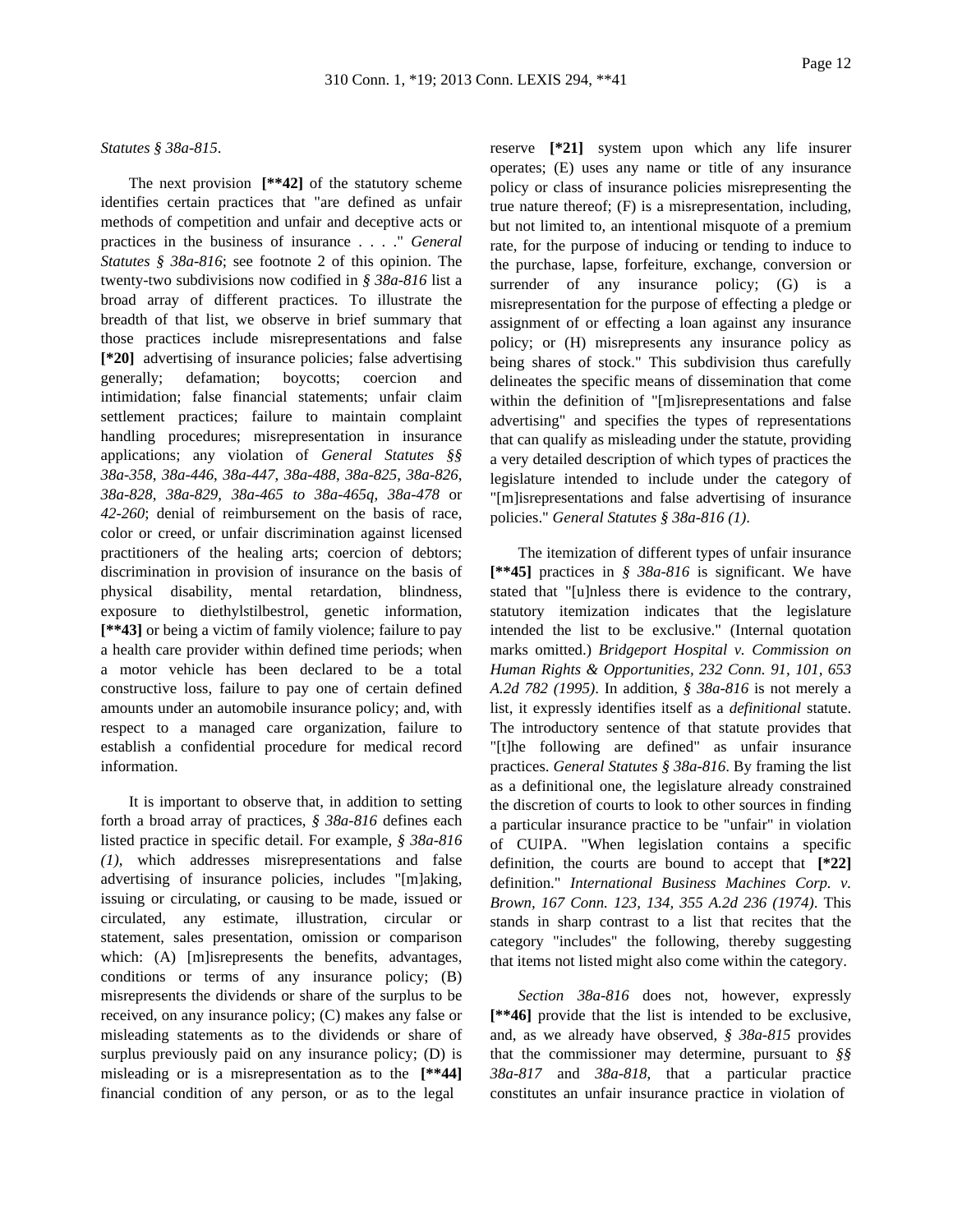CUIPA. Both sections suggest that the *commissioner* has the authority to recognize a violation of CUIPA notwithstanding the failure of the particular practice at issue to conform to any of the defined practices in *§ 38a-816*.

*Sections 38a-817* and *38a-818* authorize the commissioner to conduct a hearing to determine whether a party has engaged in an unfair or deceptive insurance practice in violation of CUIPA. Both sections recognize the commissioner's authority to determine that the practice at issue violates CUIPA, notwithstanding the failure of the practice to come within one of the defined practices listed in *§ 38a-816*. The commissioner may proceed under *§ 38a-817 (a)* "[w]henever the commissioner has reason to believe that any such person has been engaged or is engaging in violation of *sections 38a-815 to 38a-819*, inclusive, in any unfair method of competition or any unfair or deceptive act or practice defined in *section 38a-816*, **[\*\*47]** and that a proceeding by the commissioner in respect thereto would be in the interest of the public . . . ." Following the hearing, if the commissioner determines that the practice is an unfair or deceptive insurance practice in violation of CUIPA, but is not one of the defined practices in *§ 38a-816*, the commissioner may issue a cease and desist order. If the commissioner determines that the practice **[\*23]** is one of the defined practices in *§ 38a-816*, the commissioner may order additional penalties and remedies. *General Statutes § 38a-817 (b)*.

*Section 38a-818*, the companion provision to *§ 38a-817*, authorizes the commissioner to conduct a hearing "in the same manner as the hearings provided for in *section 38a-817*," "[w]henever the commissioner has reason to believe that any person engaged in the business of insurance is engaging in this state in any method of competition or in any act or practice in the conduct of such business *which is not defined in section 38a-816*, that such method of competition is unfair or that such act or practice is unfair or deceptive and that a proceeding by him in respect thereto would be to the interest of the public . . . ." (Emphasis added.) *General Statutes § 38a-818*. **[\*\*48]** If the commissioner determines that the practice violates *General Statutes §§ 38a-815 to 38a-819*, inclusive, he may file a petition in Superior Court seeking an order enjoining or restraining the person from engaging in the practice at issue. *General Statutes § 38a-818*.

*Sections 38a-817* and *38a-818*, read together with *§§ 38a-815* and *38a-816*, suggest that the legislature intended to provide in *§ 38a-816* a comprehensive list of insurance practices that are unfair or deceptive in violation of CUIPA, but that it recognized the need to authorize the commissioner to act in the event that a person is engaging in a practice that had not yet been defined expressly as an unfair insurance practice in *§ 38a-816*, but that could possibly, following a hearing conducted by the commissioner, be determined to constitute an unfair or deceptive insurance practice. It is also significant that the statutory scheme confers upon the commissioner different levels of authority to act, depending on whether the commissioner has reason to believe that the person is engaging in a practice that violates *§ 38a-816*, and, subsequently, whether the commissioner **[\*24]** determines that said practice violates *§ 38a-816*. The existence **[\*\*49]** of a violation of *§ 38a-816* is the standard by which the commissioner's authority to investigate, and subsequently, to order further procedures, remedies or penalties, is statutorily determined. It is also significant that nowhere in *§§ 38a-815 to 38a-819*, inclusive, is the Superior Court authorized to act in the absence of a violation of *§ 38a-816*, unless the commissioner first has made the requisite finding that a person or entity has violated CUIPA by engaging in an unfair or deceptive insurance practice that is not defined in *§ 38a-816*.

There is nothing in the record of the present case that reveals that the commissioner initiated any proceedings against the defendant pursuant to the authority established in *§§ 38a-817* and *38a-818*, which, accordingly, are not at issue in the present case. The question we must address, therefore, is whether the legislature intended *§ 38a-816* to preclude the courts from determining that a party engaged in an unfair insurance practice in violation of CUIPA based on legal authority other than *§ 38a-816*, specifically, the common law. With respect to that question, although the statutory language strongly suggests an answer in the affirmative, we cannot **[\*\*50]** say that the language is plain and unambiguous. Accordingly, we turn to the origin and history of the statutory scheme of CUIPA for further guidance. CUIPA was enacted in 1955 and was based on a model insurance trade practices act promulgated by the National Association of Insurance Commissioners in 1947. *Mead v. Burns, supra, 199 Conn. 659*. The impetus behind both the promulgation of the model act and the subsequent enactment of CUIPA was "to preempt federal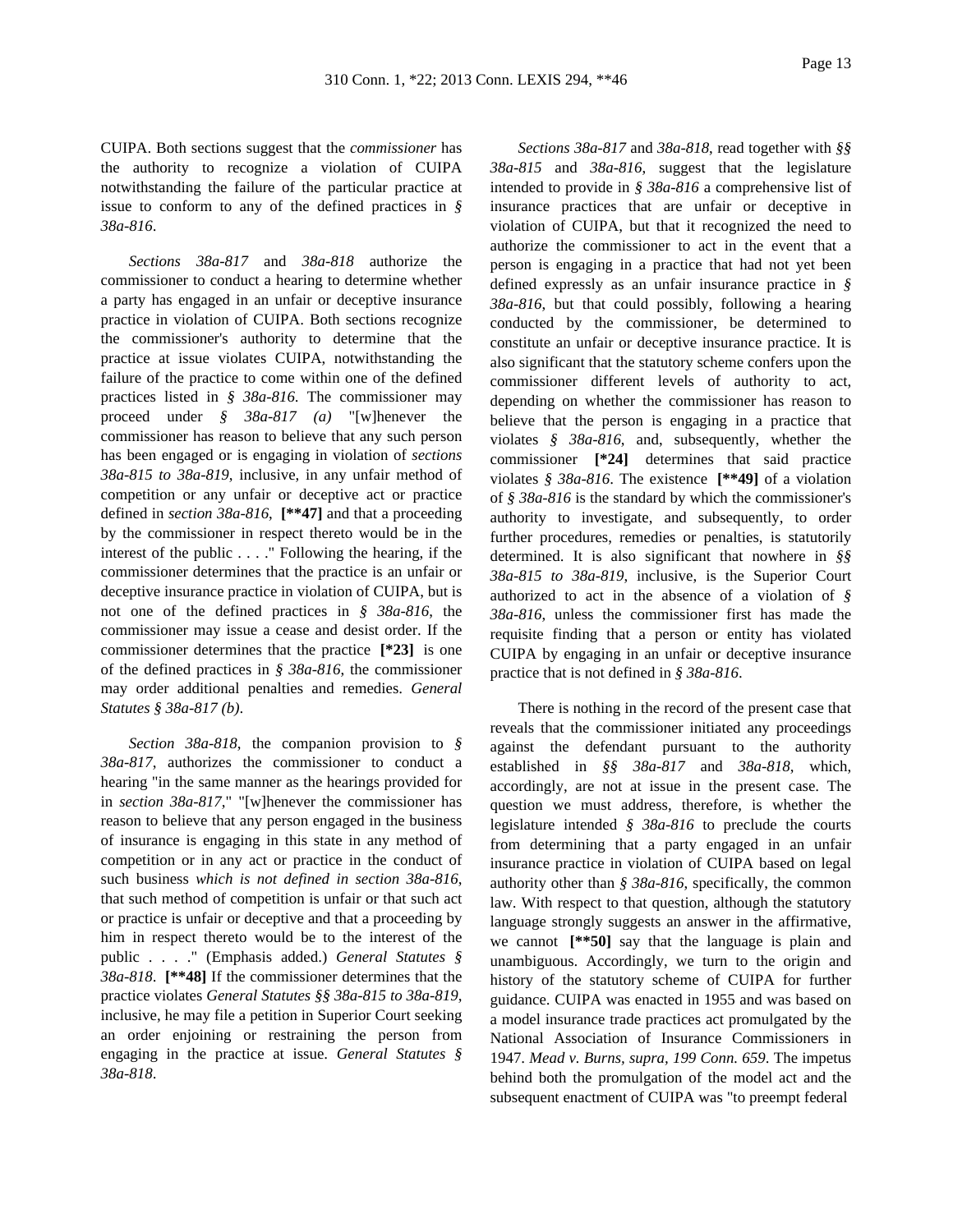regulation." Id. During the floor debate of House Bill No. 978, Representative J. Frederick Bitzer explained that there was a need to have a statute that set forth in detail the powers of the commissioner with respect to unfair trade **[\*25]** practices in the insurance industry, noting that doing so would "bar the Federal Trade Commission from entering into the field of supervising [this area] which properly belongs to the [I]nsurance [C]ommissioner." 6 H.R. Proc., Pt. 2, 1955 Sess., p. 1037; see also Conn. Joint Standing Committee Hearings, Insurance, 1955 Sess., p. 37, remarks of W. Ellery Allyn ("[t]he reason this bill is in is because of the Federal Trade Commission's indication that they will move in on certain matters if they are **[\*\*51]** not regulated by the [s]tate"). From the outset, therefore, the legislative intent in passing CUIPA was to occupy the field with regard to unfair trade practices in the insurance industry.

The legislature's intent to define comprehensively unfair insurance practices in this state is further evidenced by subsequent amendments to CUIPA. Number 73-73 of the 1973 Public Acts enacted the most significant revisions to CUIPA. Testifying before the Insurance Committee regarding the proposed changes, the Insurance Commissioner at the time, Paul B. Altermatt, explained that the changes "more fully [spell] out what constitutes an unfair [insurance] practice" and considerably modernized the existing statutory scheme. Conn. Joint Standing Committee Hearings, Insurance and Real Estate, 1973 Sess., p. 46. Describing the nature of some of the specific revisions, he explained that "unfair claims settlement practices for instance . . . are now spelled out in detail . . . ." Id. Altermatt elaborated that the revised provisions set forth in greater detail "precisely what is an unfair practice and what isn't as regards claims, and claims settlement practices." Id. In discussion on the Senate floor, Senator **[\*\*52]** P. Edmund Power stated that the purpose of the revisions were to "enable the [I]nsurance [C]ommissioner to more effectively carry out his responsibility of protecting our Connecticut citizens." 16 S. Proc., Pt. 3, 1973 Sess., p. 1214. Senator Power's remarks reveal not only that the legislature **[\*26]** intended to set out specifically the types of actions that constitute unfair insurance practices in a highly detailed manner, but also that the legislature viewed accomplishing that task as essential to the underlying purpose of CUIPA: enabling the commissioner to better protect consumers. The many subsequent amendments incorporating additional practices as violative of CUIPA demonstrate an ongoing legislative effort to keep the list

of prohibited practices as current as possible and provide further evidence of the legislature's intent to provide in CUIPA a comprehensive list of unfair insurance practices. See, e.g., Public Acts 1980, No. 80-259 (adding refusal to insure because of physical disability or mental retardation); Public Acts 1984, No. 84-189 (adding denial of insurance based on individual's exposure to diethylstilbestrol); Public Acts 1986, No. 86-70 (adding refusal to insure or **[\*\*53]** otherwise discriminating against individual based on blindness); Public Acts 1986, No. 86-407 (adding failure to pay claim within forty-five days of receipt of proof of loss); Public Acts 1995, No. 95-193 (adding refusal to insure individual because individual is victim of family violence); Public Acts 1997, No. 97-95 (refusal to insure individual on basis of genetic information). The legislative history of CUIPA, therefore, demonstrates that the legislature intended to occupy the field of defining unfair insurance practices, thereby precluding courts from incorporating common-law principles as a basis for finding an unfair insurance practice.

Accordingly, we conclude that the common-law principle of fiduciary duty cannot provide the foundation for a CUIPA violation. *Section 38a-816* specifically enumerates, in its twenty-two subdivisions, those practices that are defined as unfair insurance practices in this state. None of those subdivisions identifies breach of fiduciary duty as an unfair insurance practice, or otherwise suggests that a breach of fiduciary duty can give **[\*27]** rise to an unfair insurance practice. Because there is no statutory basis for concluding that breach of fiduciary **[\*\*54]** duty constitutes a violation of CUIPA, we conclude that the trial court improperly incorporated this common-law concept into its CUIPA analysis by relying on its determination that the defendant had violated the fiduciary duty it owed to its clients to conclude that the defendant violated CUIPA.

#### II

We next address the defendant's claim that, in the absence of a CUIPA violation, the plaintiff's CUTPA claim must fail. The defendant contends that pursuant to our decision in *Mead v. Burns, supra, 199 Conn. 651*, conduct in the insurance industry may constitute a CUTPA violation only if the conduct also violates CUIPA. The plaintiff responds that *Mead* applies only to CUTPA claims that are established through CUIPA, and its CUTPA claim is premised not on a CUIPA violation,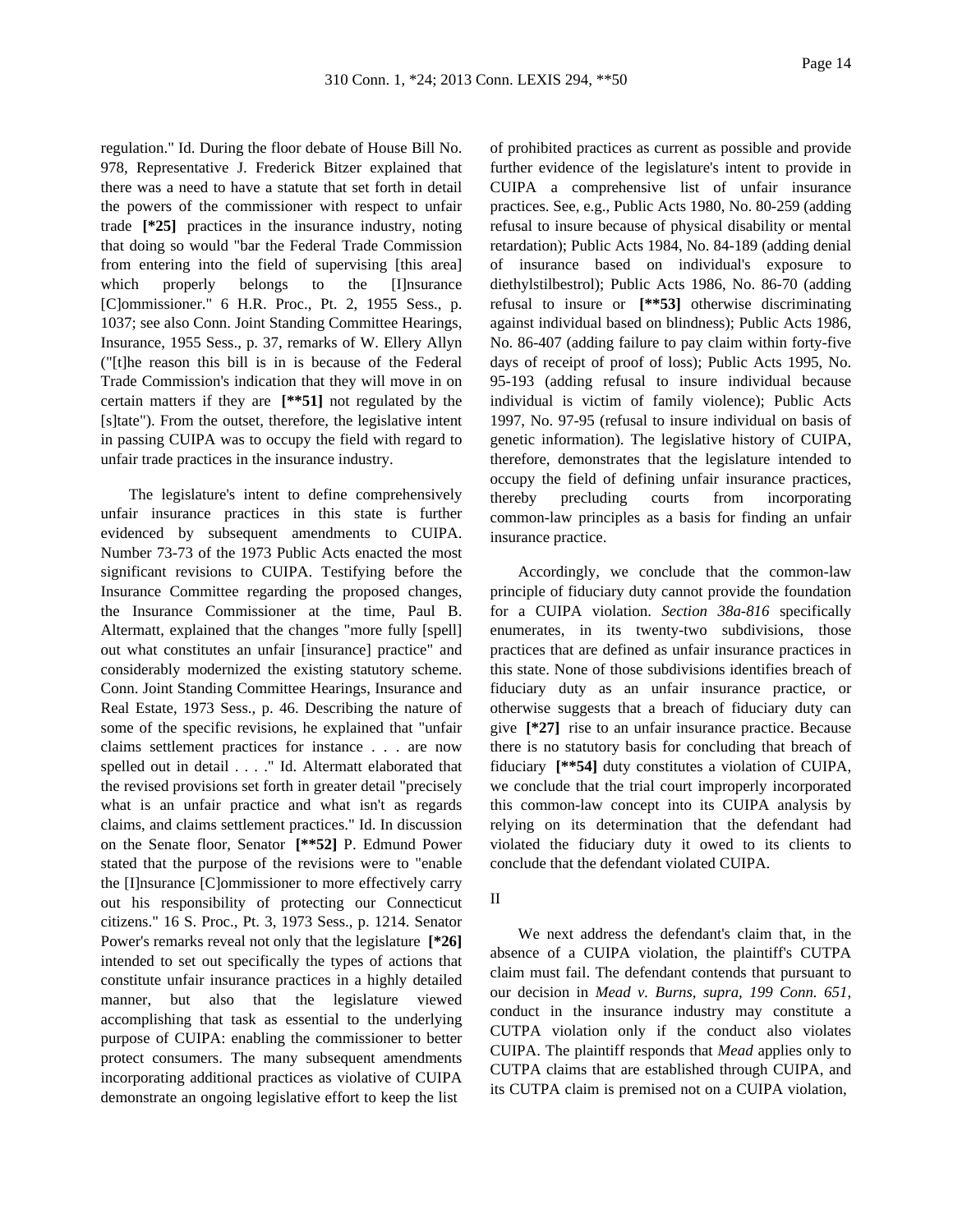but on the plaintiff's violation of the public policy requiring adherence to one's fiduciary duties. We conclude that the plaintiff's CUTPA claim was barred by *Mead* because conduct by an insurance broker or insurance company that is related to the business of providing insurance can violate CUTPA only if it violates CUIPA,7 and a CUTPA claim in this context cannot be based on breach of a common-law duty.

> 7 The question of "whether **[\*\*55]** a business transaction by a commercial entity must be in the conduct of that entity's main business to be in the conduct of trade or commerce for purposes of CUTPA . . . has not been addressed by an appellate court in Connecticut." (Footnote omitted.) R. Langer et al., 12 Connecticut Practice Series: Unfair Trade Practices (2003) § 3.2, p. 63. We need not decide this issue in the present case, however, because although the plaintiff contends that breach of fiduciary duty is not unique to the insurance business, there is no dispute that the conduct at issue was related to the defendant's insurance business. Accordingly, the sole question before us is whether conduct by an insurance company that is related to its insurance business can be found to violate CUTPA when it does not violate CUIPA.

In *Mead*, the plaintiff claimed that the defendant insurance company had refused in bad faith to settle his **[\*28]** claim without conducting a reasonable investigation, in violation of both CUIPA and CUTPA. *Id., 653-54*. This court concluded that the trial court properly had struck the plaintiff's CUIPA claim because CUIPA requires "a showing of more than a single act of insurance misconduct." *Id., 659*. Addressing **[\*\*56]** the question of whether the trial court properly had struck the plaintiff's CUTPA claim, the court observed that General Statutes (Rev. to 1985) § 38-62 (d), which is now *§ 38a-817 (d)*, provides: "No order of the commissioner under sections 38-60 to 38-64 [now *sections 38a-815 to 38a-819*], inclusive, shall relieve or absolve any person affected by such order from any liability under any other laws of this state." (Emphasis omitted; internal quotation marks omitted.) *Id., 661*. In addition, CUTPA provides: "No person shall engage in . . . unfair or deceptive acts or practices in the conduct of any trade or commerce." *General Statutes § 42-110b (a)*; *Mead v. Burns, supra, 199 Conn. 661-62*. Finally, CUTPA provides: "Nothing in this chapter shall apply to: (1) Transactions or actions

otherwise permitted under law as administered by any regulatory board or officer acting under statutory authority of the state or of the United States . . . ." *General Statutes § 42-110c (a)*; *Mead v. Burns, supra, 662*. This court concluded that, "[i]n combination, these statutory provisions do indicate that the legislature elected to subject insurance practices to multiple rather than to singular regulatory **[\*\*57]** supervision." *Mead v. Burns, supra, 662*.

Having concluded that "it is possible to state a cause of action under CUTPA for a violation of CUIPA"; *id., 663*; this court addressed the following question: "Under what circumstances, if any, may [insurance related] conduct that does *not* violate CUIPA constitute an unfair act or practice under CUTPA?" (Emphasis added.) Id. In support of his claim that "conduct not specifically prohibited by CUIPA may nonetheless **[\*29]** offend the public policy of that [act] and therefore may be actionable under CUTPA"; *id., 664*; the plaintiff relied on this court's decisions in *Conaway v. Prestia, 191 Conn. 484, 464 A.2d 847 (1983)*, and *Griswold v. Union Labor Life Ins. Co., 186 Conn. 507, 442 A.2d 920 (1982)*. *Mead v. Burns, supra, 199 Conn. 662-65*. In *Conaway*, the plaintiff tenants claimed that the defendant landlord had violated certain statutes requiring landlords to obtain certificates of occupancy for each rental unit. *Conaway v. Prestia, supra, 486-87*. The plaintiffs further claimed that this failure to comply with the statutes violated CUTPA. *Id., 487-88*. The trial court concluded that the defendant had violated CUTPA by collecting rents from the plaintiffs **[\*\*58]** without having complied with the statutory requirement for certificates of occupancy. *Id., 488*. On appeal, this court adopted for the first time "the criteria set out in the cigarette rule by the [F]ederal [T]rade [C]ommission for determining when a practice is unfair: (1) [W]hether the practice, without necessarily having been previously considered unlawful, offends public policy as it has been established by statutes, the common law, or otherwise--whether, in other words, it is within at least the penumbra of some common law, statutory, or other established concept of unfairness; (2) whether it is immoral, unethical, oppressive, or unscrupulous; (3) whether it causes substantial injury to consumers [(competitors or other businessmen)].8 **[\*30]** [*Id.]*, 492-93 . . . ." (Citations omitted; footnote added; internal quotation marks omitted.) *McLaughlin Ford, Inc. v. Ford Motor Co., 192 Conn. 558, 567-68, 473 A.2d 1185 (1984)*. This court concluded in *Conaway* that "the defendants' actions of receiving the rent, while not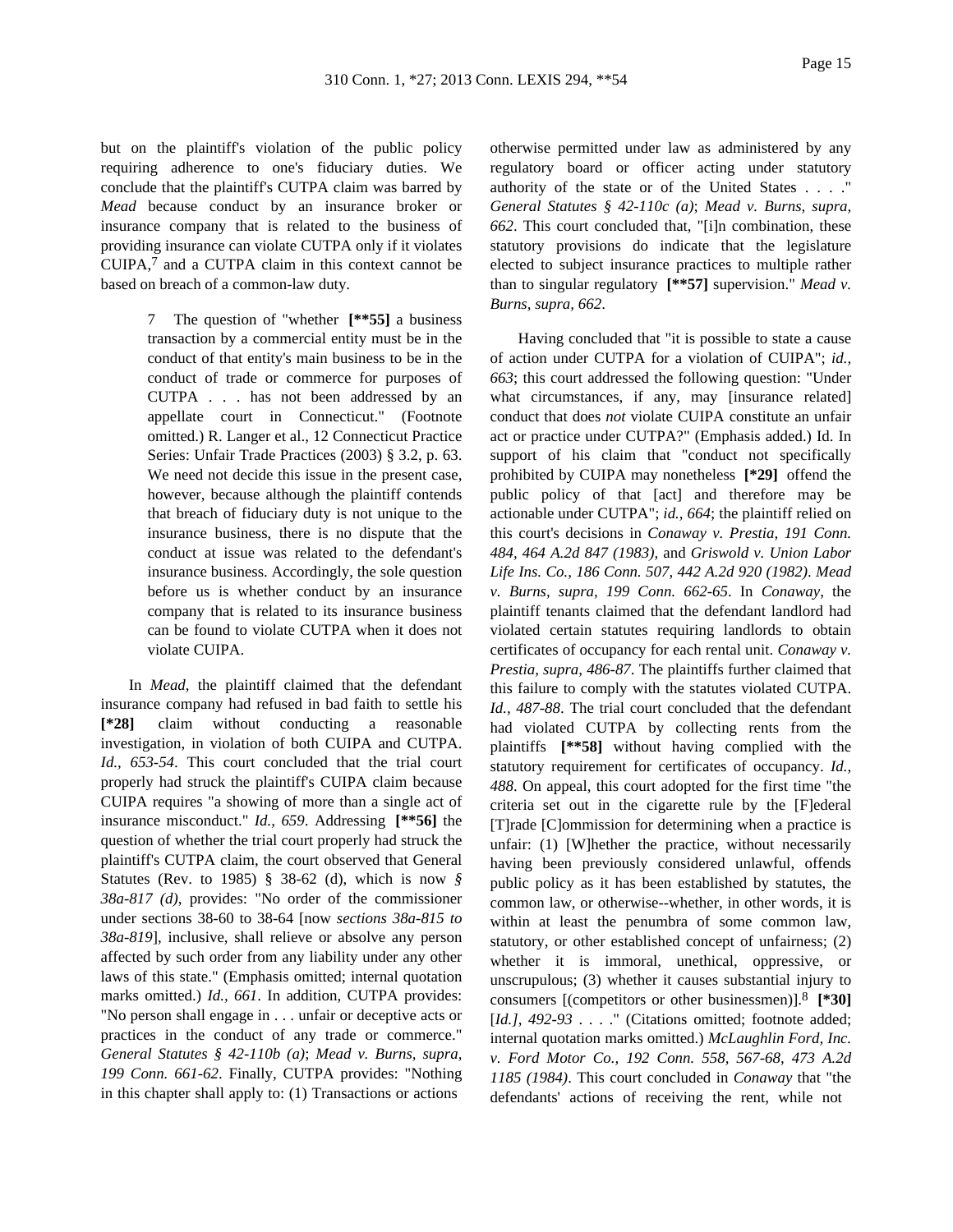specifically prohibited pursuant to [the relevant housing statutes], unquestionably offended the public policy, as embodied by these statutes, of insuring minimum standards of housing **[\*\*59]** safety and habitability . . . [and] amounted to unfair acts or practices within the meaning of *§ 42-110b*." *Conaway v. Prestia, supra, 493*.

> 8 "Although we consistently have followed the cigarette rule in CUTPA cases, we also note that, when interpreting 'unfairness' under CUTPA, our decisions are to be guided by the interpretations of the Federal Trade Act by the Federal Trade Commission and the federal courts. See *General Statutes § 42-110b [b]*. Review of those authorities indicates that a serious question exists as to whether the cigarette rule remains the guiding rule utilized under federal law. See *American Financial Services Assn. v. Federal Trade Commission, 767 F.2d 957, 969-70, 247 U.S. App. D.C. 167 (D.C. Cir. 1985)*, cert. denied, *475 U.S. 1011, 106 S. Ct. 1185, 89 L. Ed. 2d 301 (1986)*; see also P. Sobel, 'Unfair Acts or Practices Under CUTPA,' 77 Conn. B.J. 105 (2003). Because . . . neither party has raised or briefed this issue, and both have briefed the issue applying the cigarette rule, we decline to address the issue of the viability of the cigarette rule until it squarely has been presented to us. See *American Car Rental, Inc. v. Commissioner of Consumer Protection, 273 Conn. 296, 305 n.6, 869 A.2d 1198 (2005)*." **[\*\*60]** *Glazer v. Dress Barn, Inc., 274 Conn. 33, 82 n.34, 873 A.2d 929 (2005)*.

In *Griswold v. Union Labor Life Ins. Co., supra, 186 Conn. 508-509*, the plaintiffs brought a claim that the defendant insurance company had refused to pay certain insurance policy benefits to which they were entitled. They further claimed that the defendant's conduct violated both CUTPA and CUIPA. *Id., 518-20*. The defendant contended that the claim was barred because the plaintiffs had failed to exhaust their administrative remedies under CUIPA. *Id., 518*. This court concluded that, because the applicable revision of CUIPA did not "authorize the commissioner to award damages to an aggrieved person nor [did] he have the authority to determine a private right to damages . . . the plaintiffs had no practical or adequate administrative remedy which would require exhaustion." *Id., 520*. Accordingly, this court concluded that the plaintiffs were "entitled to

maintain a private right of action for monetary damages [pursuant to *§ 42-110b*] for alleged unfair trade practices, as defined by [CUIPA], without first exhausting the administrative remedies under [CUIPA] . . . ." *Id., 520-21*.

In *Mead*, this court stated that, "[a]lthough **[\*\*61]** *Conaway* holds that CUTPA may authorize a cause of action that **[\*31]** builds upon the public policy embodied in specific statutory provisions, such a CUTPA claim must be consistent with the regulatory principles established by the underlying statutes. In *Griswold*, [this court] held that a litigant complaining of unfair insurance practices was entitled to maintain a private right of action under CUTPA for alleged unfair trade practices, as defined by [CUIPA]. . . . The definition of unacceptable insurer conduct in [CUIPA] reflects the legislative determination that isolated instances of unfair insurance settlement practices are not so violative of the public policy of this state as to warrant statutory intervention. Under CUTPA, as under CUIPA, a litigant is bound by this legislative determination." (Citation omitted; footnote omitted; internal quotation marks omitted.) *Mead v. Burns, supra, 199 Conn. 665-66*; see also *Lees v. Middlesex Ins. Co., 229 Conn. 842, 851, 643 A.2d 1282 (1994)* ("[b]ecause the plaintiff's evidence was insufficient to satisfy the requirement under CUIPA that the defendant's alleged unfair claim settlement practices constituted a 'general business practice,' the plaintiff's **[\*\*62]** CUTPA claim could not survive the failure of her CUIPA claim").

Thus, this court in *Mead* and *Lees* clearly held that, if a plaintiff brings a claim pursuant to CUIPA alleging an unfair insurance practice, and the plaintiff further claims that the CUIPA violation constituted a CUTPA violation, the failure of the CUIPA claim is fatal to the CUTPA claim. It is less clear, however, whether *Mead* stands for the proposition that a plaintiff cannot bring a CUTPA claim alleging an unfair insurance practice unless the practice violates CUIPA. The trial courts are split on this issue. Compare *Brico, LLC v. Travelers Casualty & Surety Co. of America, Superior Court, judicial district of Fairfield at Bridgeport, Docket No. CV-09-5023993 (December 29, 2010) (51 Conn. L. Rptr. 161, 2010 Conn. Super. LEXIS 3334)* ("a cause of action under CUTPA could . . . be **[\*32]** maintained [only] if the cause of action also satisfied the necessary elements of a CUIPA violation"), and *Newton & Associates, Inc. v. Labrasca, Superior Court, judicial district of Hartford, Docket No.*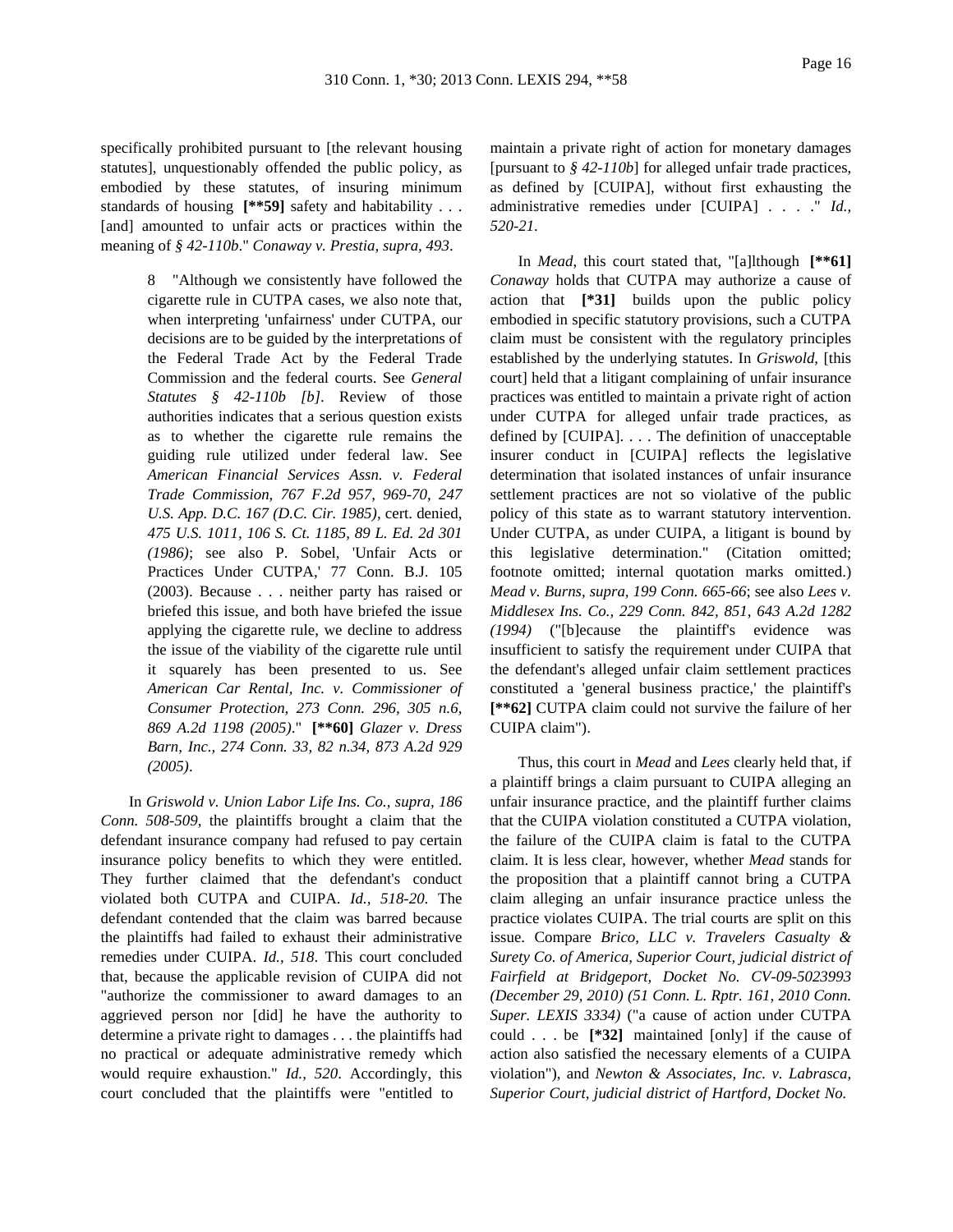*CV-03-0828720S, 2004 Conn. Super. LEXIS 242 (February 4, 2004)* ("[i]t is well settled law in Connecticut that in a CUTPA claim against an insurance company, the plaintiff must allege and prove the CUIPA **[\*\*63]** claim in order to establish a CUTPA claim"), with *Smith v. Geico General Ins. Co., Superior Court, judicial district of New London, Docket No. CV-08-5006746S, 2009 Conn. Super. LEXIS 941 (April 7, 2009)* ("as long as the allegations under CUTPA are sufficient, the CUTPA count may stand, even if the CUIPA count is stricken" [internal quotation marks omitted]), *Palmieri v. Nationwide Mutual Ins. Co., Superior Court, judicial district of Fairfield, Docket No. FBT-CV-07-5012326S, 2009 Conn. Super. LEXIS 218 (January 28, 2009)* (same), and *Don Beach Movers, Inc. v. Transguard Ins. Co. of America, Superior Court, judicial district of New London, Docket No. CV-05-4002395, 2006 Conn. Super. LEXIS 665 (March 8, 2006)* (granting motion to strike CUIPA claim on ground that single instance of unfair insurance practice does not violate statute and denying motion to strike CUTPA claim based on same alleged conduct); see also *Union Street Furniture Carpet, Inc. v. Hartford Financial Services Group, Inc., Superior Court, judicial district of Stamford-Norwalk, Docket No. FST-CV-04-40002621S, 2006 Conn. Super. LEXIS 1103 (April 12, 2006)* (granting motion to strike CUIPA claim on ground that CUIPA provides no private right of action and denying motion to strike CUTPA claim based on same conduct).

The trial court decisions **[\*\*64]** that have concluded that a CUTPA claim based on insurance related conduct can be raised independently of any CUIPA claim can be traced to the decision in *Don Beach Movers, Inc. v. Transguard Ins. Co. of America, supra, Superior Court, Docket No. CV-05-4002395*. In turn, the trial court in that case relied on this court's decision in *Macomber* **[\*33]** *v. Travelers Property & Casualty Corp., 261 Conn. 620, 804 A.2d 180 (2002)*. In *Macomber*, this court considered a claim that the defendant insurance companies' conduct in entering into and funding certain structured settlements to settle claims with the plaintiffs violated CUTPA and CUIPA. *Id., 642-45*. With respect to the CUTPA count, the plaintiffs alleged that the defendants "used and employed unfair and deceptive acts and practices in connection with the solicitation and entering into of structured settlements in connection with the sale of annuities . . . ." (Internal quotation marks omitted.) *Id., 643-44*. The defendants contended that this allegation was pleaded with insufficient particularity because the

allegation did not conform to the cigarette rule. *Id., 644*. This court was "unpersuaded that there is any special requirement of pleading **[\*\*65]** particularity connected with a CUTPA claim" and, therefore, rejected the defendant's contention. Id. With respect to the CUIPA count, the defendants contended that CUIPA does not provide a private cause of action. *Id., 645 n.14*. This court concluded that the plaintiffs had alleged that the defendants had violated CUTPA by violating CUIPA and, therefore, there was no need for the court to consider whether CUIPA provides a private cause of action. Id.

In *Don Beach Movers, Inc. v. Transguard Ins. Co. of America, supra, Superior Court, Docket No. CV-05-4002395*, the trial court relied on *Macomber* for the proposition that a plaintiff alleging a CUTPA violation is not required to recite the elements of the cigarette rule in order to survive a motion to strike. This court in *Macomber*, however, simply did not address the question of whether a CUTPA claim related to insurance practices can exist independently of a CUIPA violation under *Mead* and *Lees* and, in our view, nothing in this court's reasoning in *Macomber* suggests that it can. Although this court in *Macomber* did not expressly find **[\*34]** that the plaintiffs' CUTPA count was based on the alleged CUIPA violation, it observed that the CUTPA count **[\*\*66]** involved "the solicitation and entering into of structured settlements in connection with the sale of annuities"; (internal quotation marks omitted) *Macomber v. Travelers Property & Casualty Corp., supra, 261 Conn. 643-44*; and that the CUIPA count was based on "unfair and deceptive acts and practices in the solicitation of and sale of annuities . . . ." *Id., 645*. It would appear, therefore, that the alleged CUTPA violation in *Macomber* was based on the alleged CUIPA violation. To the extent that it is unclear whether the CUTPA count was based on the CUIPA count or, instead, was based on separate insurance related conduct, the most that can be said about *Macomber* is that the *Mead/Lees* issue simply was not raised.9

> 9 One authority has suggested that, if insurance related conduct violates a *statute* other than CUIPA, the conduct can be the subject of a CUTPA claim. See R. Langer et al., 12 Connecticut Practice Series: Unfair Trade Practices (2003) § 3.15, p. 133 ("[a] significant limitation of the *Mead* requirement of a general business practice for establishing a CUIPA violation is that the statutory limitation is not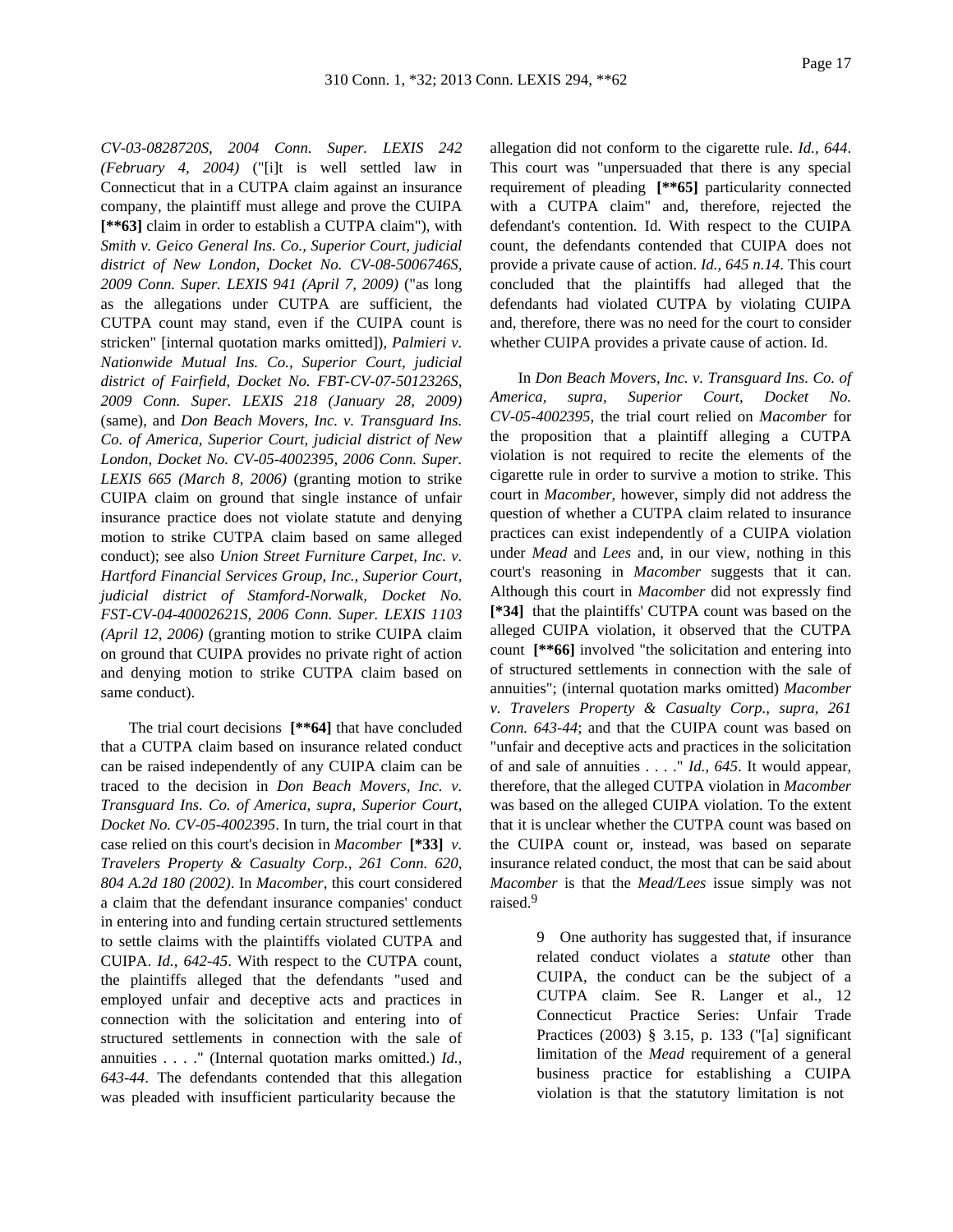applicable to all CUIPA provisions *or an insurance-related action that* **[\*\*67]** *violates a different statutory provision outside of CUIPA*" [emphasis added]). The authors of that Connecticut Practice Series cite *Lenz v. CNA Assurance Co. of Connecticut, Superior Court, judicial district of Ansonia-Milford, Docket No. CV-89-028737S, 1992 Conn. Super. LEXIS 379 (February 24, 1992)*, in support of this proposition. In *Lenz*, the plaintiff claimed that the defendant insurance company, which was his employer's workers' compensation carrier, violated CUTPA when it discontinued his workers' compensation payments in violation of *General Statutes § 31-296a*. The defendant claimed that the plaintiff's claim was barred by *Mead* because he made no claim that the defendant had violated CUIPA. Citing this court's decision in *Conaway v. Prestia, supra, 191 Conn. 484*, for the proposition that "CUTPA may authorize a cause of action that builds upon the public policy embodied in specific statutory provisions"; *Mead v. Burns, supra, 199 Conn. 665*; the trial court in *Lenz* concluded that the plaintiff's allegation that the defendant had violated *§ 31-296a* supported his CUTPA claim.

It is arguable, however, that *Lenz* was incorrectly decided and that the plaintiff's claim in that case was barred by *Mead* because *§ 38a-816 (6)* **[\*\*68]** prohibits unfair claim settlement practices, including the refusal "to pay claims without conducting a reasonable investigation based upon all available information"; *General Statutes § 38a-816 (6) (D)*; only when committed "with such frequency as to indicate a general business practice"; *General Statutes § 38a-816 (6)*; and the plaintiff in *Lenz*, as in *Mead*, had alleged just a single instance of an unfair practice. It is difficult to see why, if a single unjustified refusal to pay a property damage claim does not violate public policy, a single unjustified refusal to pay a workers' compensation claim does violate public policy. We need not resolve this issue, however, in the present case. Although the plaintiff suggests in its brief to this court that the defendant's conduct was in violation of *General Statutes § 53a-161*, which prohibits a fiduciary from receiving a benefit from a person other than the principal upon the understanding that the

benefit will influence the fiduciary's conduct toward the principal, it did not raise this claim in the trial court and, therefore, it is not preserved for review.

**[\*35]** The trial courts that have concluded that *Mead* stands for the proposition that a **[\*\*69]** plaintiff must establish a CUIPA claim in order to establish a CUTPA claim for insurance related business practices have engaged in little analysis of that issue. Nevertheless, we conclude that that determination is supported by *Mead* and by the legislative intent underlying CUIPA. As we previously noted herein, in *Mead*, this court stated that "[t]he definition of unacceptable insurer conduct in [CUIPA] reflects the legislative determination that isolated instances of unfair insurance settlement practices are not so violative of the public policy of this state as to warrant statutory intervention. Under CUTPA, as under CUIPA, a litigant is bound by this legislative determination." (Footnote omitted.) *Mead v. Burns, supra, 199 Conn. 666*. Thus, this court strongly suggested that the legislative determinations as to unfair insurance practices embodied in CUIPA are the exclusive and comprehensive source of public policy in this area.

Moreover, it would be difficult to reconcile the court's conclusion in *Mead v. Burns, supra, 199 Conn. 665-66*, that a CUTPA claim that is based on a *colorable* CUIPA claim cannot survive the demise of the CUIPA claim with a conclusion that a plaintiff can raise **[\*\*70]** a CUTPA claim that is based on insurance related conduct that does not even arguably come within the scope of CUIPA. In other words, if a plaintiff cannot claim that an insurance company violated public policy and, therefore, violated CUTPA, by refusing to pay a single insurance **[\*36]** claim without conducting a reasonable investigation, even though the legislature has clearly expressed disapproval of such conduct in *§ 38a-816 (6) (D)*, we see no reason why an allegation of a specific type of insurance related conduct that the legislature has expressed no opinion about should be found to support a CUTPA claim.10

> 10 Accordingly, we are not persuaded by the plaintiff's argument that "requiring that all insurance related CUTPA claims be circumscribed by CUIPA contravenes CUTPA's liberal construction and remedial purpose." Although the plaintiff is correct that CUTPA is liberally construed; *Fink v. Golenbock, 238 Conn.*